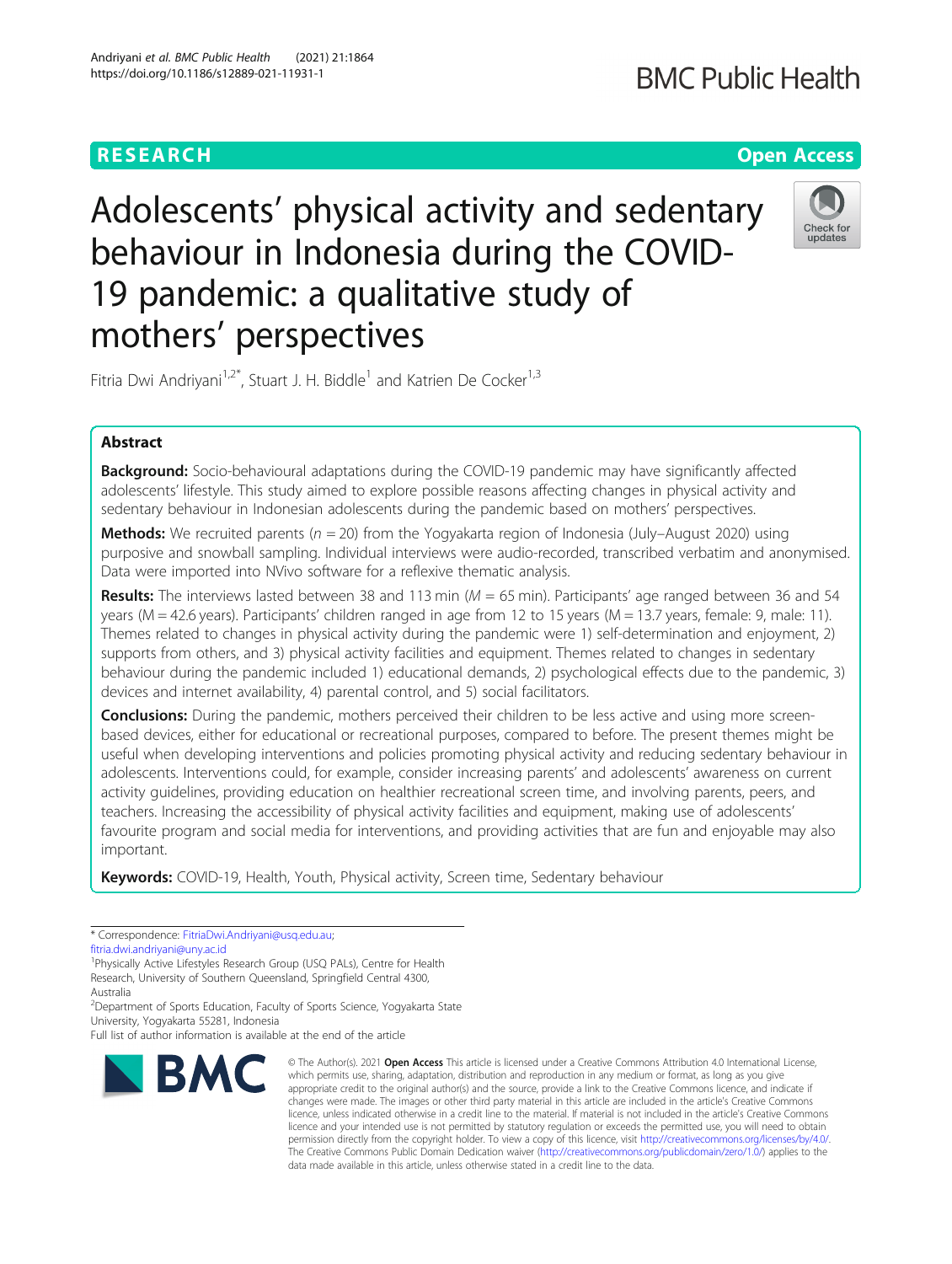## Background

It has been widely known that maintaining a sufficient level of physical activity and limiting sedentary behaviour are crucial to support both physical and mental health in youth [\[1](#page-11-0)–[4\]](#page-11-0). For young people, physical activity was associated with better adiposity profiles, cardiometabolic biomarkers, physical fitness, bone health, cognitive function and academic achievement [[1,](#page-11-0) [3](#page-11-0)]. In contrast, sedentary behaviour can be associated with detrimental health outcomes, including lower fitness and sleep quality, unfavourable BMI, higher cardiometabolic risk, and lower psychosocial health [[3,](#page-11-0) [5](#page-11-0), [6\]](#page-11-0). The 2020 World Health Organization (WHO) guidelines recommended that children and adolescents (5–17 years) accumulate an average of 60 min of moderate-to-vigorous physical activity (MVPA) every day and limit the duration of recreational screen time to achieve positive health outcomes [\[7](#page-11-0)].

In December 2019, the first case of severe acute respiratory syndrome coronavirus 2 (SARS-CoV-2) (COVID-19) was identified in Wuhan City, China [\[8](#page-11-0)]. Shortly after, the disease began to spread rapidly across the world. Social distancing and quarantining/isolating have become common practices as measures to hamper the spread of the outbreak. The general public was encouraged to stay at home and to do only essential outdoor activities, such as grocery shopping. Moreover, as of March 26, 2020, school closures have been enforced nationwide in 166 countries, affecting over 80% of enrolled students (more than 1.4 billion young people) worldwide [\[9](#page-11-0)].

In Indonesia, the first COVID-19 case was confirmed on the 2nd of March 2020 [\[10\]](#page-11-0). In Yogyakarta region, emergency response status was implemented from March to August 2020 [[11\]](#page-11-0). Even though there was no restriction to do exercise outside the house, communities in the region were encouraged to limit their mobility and public sports facilities were closed during those time [[12](#page-11-0)–[14](#page-11-0)]. School closures have also been enforced from the end of March 2020 [\[15](#page-11-0)]. Since then, students have been studying online at home.

These changed circumstances may have affected young people's lifestyle profoundly, including their physical activity and sedentary behaviour. Even before the COVID-19 pandemic, with the freedom to do activities and access to public amenities, more than three-quarters (81%) of adolescents did not meet the WHO physical activity guidelines [[16\]](#page-11-0). In a large review of population studies, Thomas et al. (2020) reported that over 50% of young people exceeded 2 h/day of recreational screen time, with screen time averaging 3.6 h/day [[17](#page-11-0)]. The COVID-19 outbreak may have exacerbated these trends. Preliminary studies suggested that socio-behavioural adaptations during the COVID-19 pandemic, including social

distancing and isolating, have caused a significant reduction in physical activity  $[18–20]$  $[18–20]$  $[18–20]$ , an increased engagement in sedentary behaviour [\[19,](#page-11-0) [21,](#page-11-0) [22](#page-11-0)], and disrupted sleep schedule [[21,](#page-11-0) [23](#page-11-0)] among children and adolescents. In the long term, this may accumulate to cause serious health problems.

Previous COVID-19 studies on physical activity and sedentary behaviour have investigated the effects of the pandemic on the levels of participation in both behaviours [\[18](#page-11-0)–[20\]](#page-11-0). Other studies have focused on the effect of physical activity and sedentary behaviour on health outcomes during the pandemic [[24,](#page-12-0) [25](#page-12-0)]. Investigations on these topics have largely employed cross-sectional designs using quantitative questionnaire data [\[20](#page-11-0), [26](#page-12-0), [27](#page-12-0)]; these have known limitations, including recall and social-desirability bias [[28](#page-12-0)]. Meanwhile, research on the reasons for changes in adolescents' physical activity and sedentary behaviour during the pandemic by using qualitative approaches are not yet available. There is also a paucity of data from low-to-middle income countries (LMICs), which is often suffering from a high population prevalence of physical inactivity and sedentary behaviour. A large scoping review revealed that in Indonesia, only 12.2–52.3% of youth report sufficient physical activity and between 24.5–33.8% have sedentary behaviour levels ≥3 h/day  $[29]$ .

This study, therefore, aimed to investigate reasons affecting changes in physical activity and sedentary behaviour in Indonesian adolescents during the COVID-19 pandemic based on mothers' perspectives by using a qualitative approach. Parental views were explored as they may provide important information on the determinants of children's behaviour [[30](#page-12-0)] and at the same time provide a narrative on the contexts of children's behaviour. Investigating adolescents' physical activity and sedentary behaviour during the pandemic through their parents' perception has become a common practice in existing studies [[20,](#page-11-0) [22,](#page-11-0) [26,](#page-12-0) [27\]](#page-12-0). A previous study indicated that parents may influence children's physical activity and sedentary behaviour during the pandemic [\[22](#page-11-0)], hence we sought to examine the underlying factors further based on the perspectives of mothers.

#### Methods

This study conformed to the Standards for Reporting Qualitative Research (SRQR) [\[31](#page-12-0)] (See Table [S1](#page-11-0)). Grounded in the pragmatism paradigm, we chose a qualitative approach to achieve our research objectives. Pragmatism is a paradigm that breaks through the dichotomy between post-positivism and constructivism [[32\]](#page-12-0). Pragmatists position the research objectives as central and implement all sound methods to answer the problems [[33\]](#page-12-0). Methods for collecting and analysing data were selected for their ability to provide an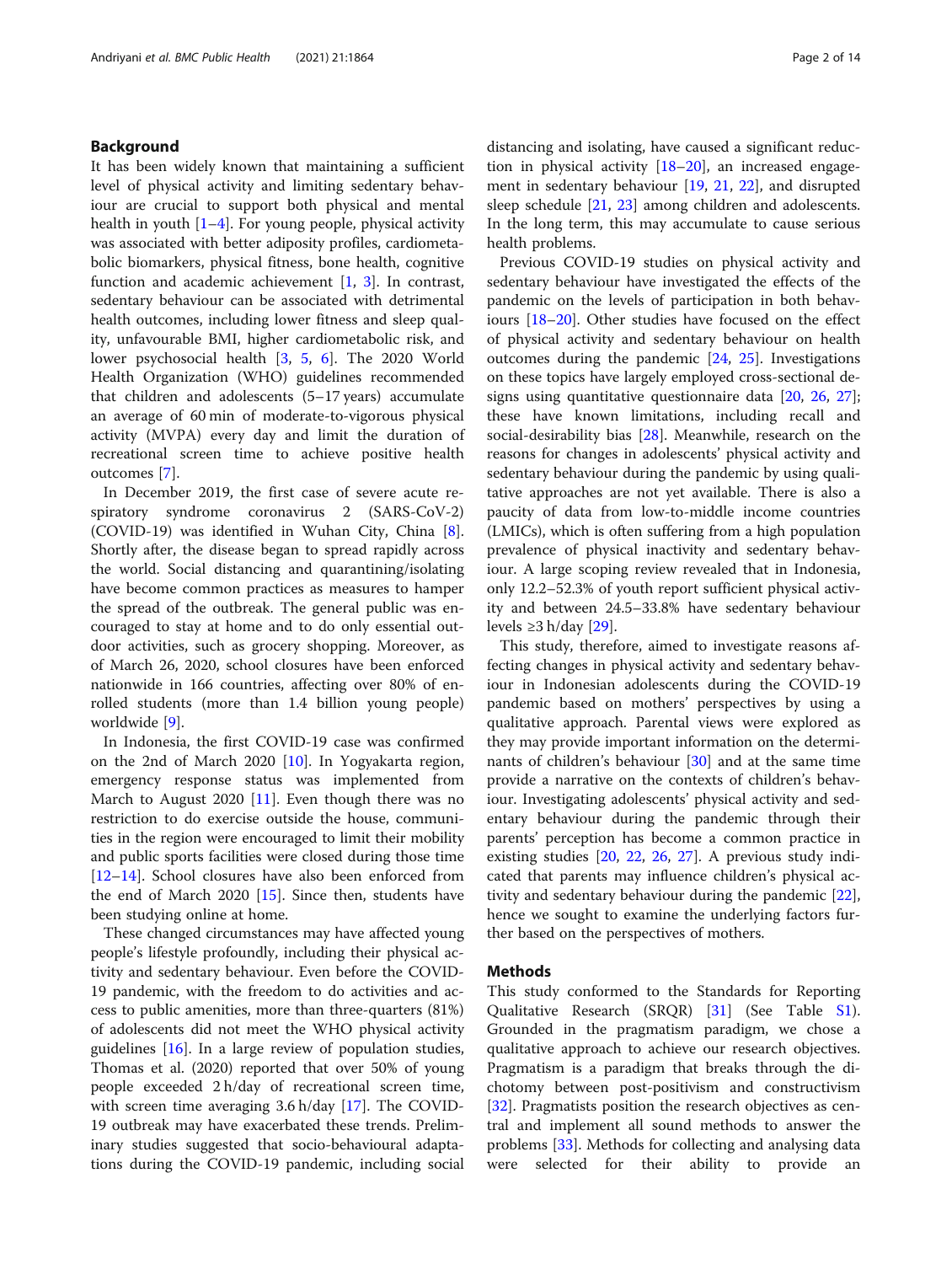understanding of the research problem without a philosophical commitment to specific paradigms [\[34](#page-12-0)].

This study aimed to explore parents' perspective of underlying reasons thought to affect changes in physical activity and sedentary behaviour in adolescents during the COVID-19 pandemic. We believe that a qualitative approach is the most appropriate method for achieving those research objectives as it can facilitate in-depth insights, and more multi-layered understanding and interpretation in investigating real-world problems [\[35,](#page-12-0) [36\]](#page-12-0).

## Participants

Participants were recruited by using purposive and snowball sampling [[37\]](#page-12-0), to ensure that the potential participants fulfill the recruitment criteria and to make the recruitment process more efficient, especially during the COVID-19 pandemic. To participate in the study, participants had to be parents or caregivers that supervised at least one adolescent child who studied at junior high school level and lived in the Yogyakarta region of Indonesia.

All prospective participants received research information packs that explained the details of the study. The packs were sent to participants either through paperbased mail, e-mail or as a WhatsApp attachment. Parents that agreed to participate were asked to complete an online questionnaire that consisted of a consent form and sociodemographic questions, including age, the highest education level, employment status, and child's age. The online questionnaire was hosted on the secure host University online survey platform.

Twenty mothers agreed to participate in the study. Taking into account the heterogeneous nature of the participants' sociodemographic data, the balance between male and female children of the participants, and the extensive research questions, we believe that this number is sufficient (see [\[38\]](#page-12-0)).

While "data saturation" has become a standard criterion in determining the sample size in thematic analysis research, we did not adopt this practice because of its incompatibility with the reflexive thematic analysis approach that we use in this study (see  $[38, 39]$  $[38, 39]$  $[38, 39]$  $[38, 39]$ ). In the reflexive thematic analysis approach, coding is an "open, fluid, organic, and recursive practice", where codes are never fixed and "can evolve, be renamed, split into several codes, collapsed together with other codes, and even be abandoned" [[38\]](#page-12-0). Moreover, coding can also move from the surface (semantic) meaning into more interpretive (latent) meaning as researchers get more engage with data [[38\]](#page-12-0).

## Interview

Semi-structured one-on-one interviews were conducted by the lead author using an interview guide. As the

interview was semi-structured, the interviewer could ask questions beyond those in the interview guide to probe for more information and context [[40](#page-12-0)].

Interviews were conducted primarily by mobile phone, either using conventional phone call, WhatsApp call or Zoom call as preferred by participants ( $n = 17$ ). Three participants asked to do face-to-face interviews in the interviewer's house due to problems with telephone connections and convenience reasons. Face-to-face interviews were conducted by strictly following the COVID-19 health and safety protocol, including wearing masks, and social distancing.

Interviews were conducted in July and August 2020 and were audio-recorded by using Olympus Digital Voice Recorder (DS-3500) and Olympus Boundary Microphone (ME33). Each interview was started with warm-up questions to build rapport with the participant. The interviewer briefly explained the study and how the privacy and confidentiality of participants were protected. Afterwards, the interviewer explained the outline of the interview and offered opportunities for the participants to ask any questions. Participants could ask to stop the interview at any time and they could refuse to answer any questions. Participants were offered an opportunity to review and revise their statement on the transcript and were given 3 days from receiving the transcript to change their statement. The interviews lasted between 38 and 113 min (*M* duration =  $65$  min). Upon completion of the interview, participants were offered a grocery voucher valued at AUD (\$) 10 as a token of appreciation for their time.

#### Data analysis

All interview recordings were transcribed verbatim and anonymised. Transcripts were imported into NVivo software (Version 12 Pro, QSR International, Victoria, Australia).

This study used a reflexive thematic analysis approach to analyse data. This is a method for identifying, analysing and reporting patterns or themes within data, where analysis is done after deeply engaging with the data; and that themes are actively generated by the researcher as themes do not passively emerge from data  $[39, 41]$  $[39, 41]$  $[39, 41]$  $[39, 41]$ . Themes can be described as specific patterns based on interpretation across the dataset with a central organising concept [\[39,](#page-12-0) [42](#page-12-0)]. In the reflexive thematic analysis, researcher subjectivity is understood as a resource rather than "a potential threat to knowledge production", which reflect the nature of qualitative research that is creative, reflexive and subjective [[39\]](#page-12-0).

The transcripts were analysed by following phases in the reflexive thematic analysis approach as follows: 1) Familiarisation with the data, 2) Coding, 3) Generating initial themes, 4) Reviewing themes, 5) Defining and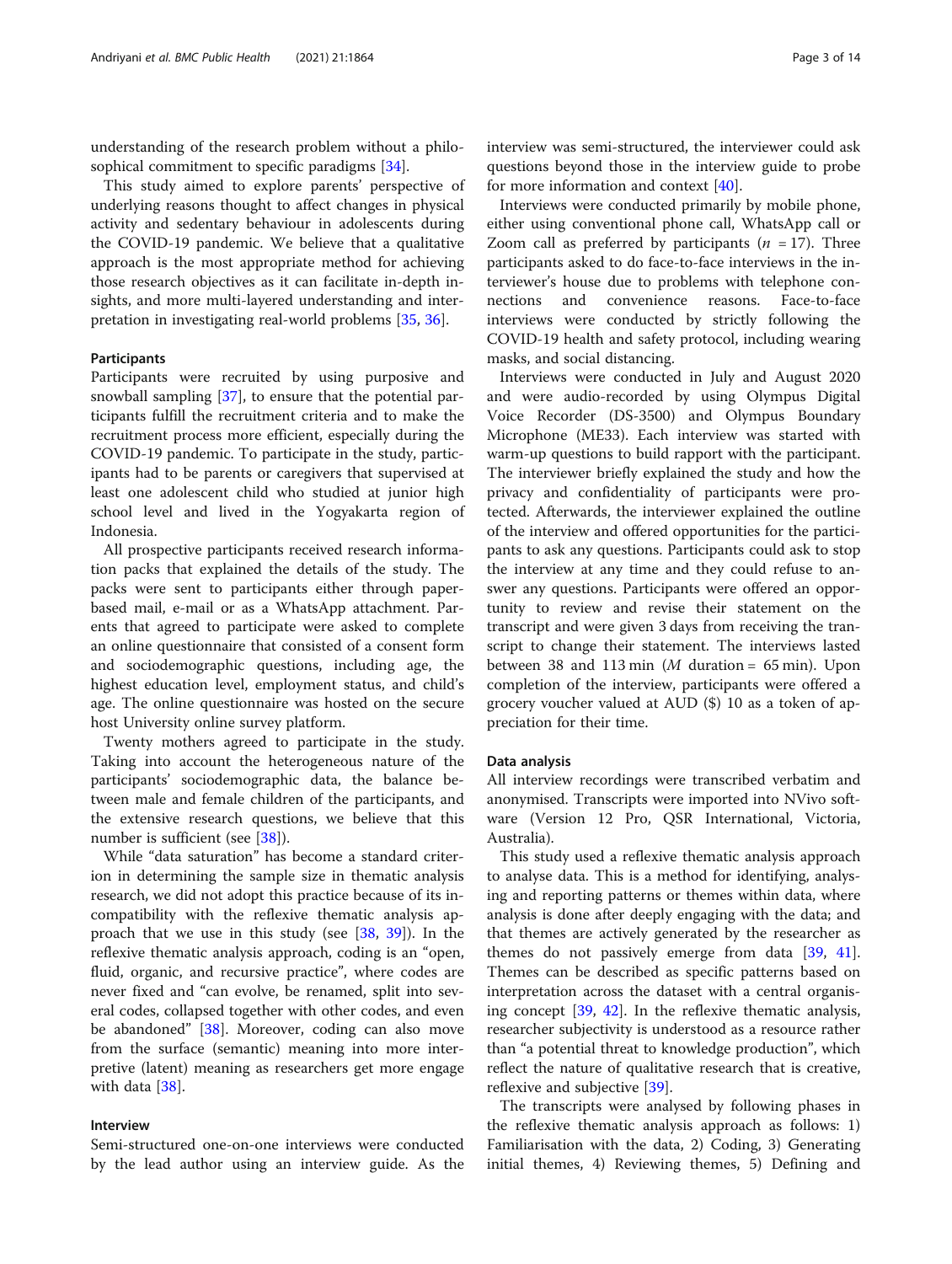naming themes, and 6) Writing up [\[39](#page-12-0), [43](#page-12-0)]. Firstly, the lead author (FDA), who interviewed the participants, became familiarised with and immersed in, the dataset by listening to the interview recordings and reading the transcripts. After that, she conducted the data coding using the NVivo software. Codes were generated on both semantic and latent level to enable the researcher to explore both the surface and the underlying meaning from participants' voices [\[41](#page-12-0), [43](#page-12-0)].

After data coding, the first author then generated initial themes by using the inductive approach. The strength of this is to prevent the theme's generation to be driven by the pre-existing theoretical interest of the researcher [[41\]](#page-12-0) that may interfere with the analysis and interpretation of data. The researcher produced themes without trying to connect them to previously established theories as this may create some barriers for the researcher to see something "new" and "different". Afterwards, all authors critically reviewed themes, including defining and naming themes. Data were analysed between November 2020 and March 2021.

## Researcher characteristics and reflexivity

The lead author is a PhD candidate and a lecturer at a university Faculty of Sports Science, with previous experience of qualitative research methods. She adopted the pragmatism paradigm which influences her way of thinking in looking for the most appropriate methods to achieve her research objectives [\[33\]](#page-12-0). Her philosophical paradigm shapes her position that she does not want to be tied to, or has a philosophical commitment to specific paradigms [[34\]](#page-12-0).

The lead author conducted all interviews and data analysis. As some of the participants were recruited from personal contacts, this may influence the interview process and how those participants responded to the interview questions. The pre-established connection between the lead author and those participants may facilitate the participants to tell their true stories but may also provide some barriers to reveal stories due to social desirability bias. The study information sheet may influence participants' responses to research questions. Nevertheless, the lead author always explained to the participants the need to tell their real situation and perspectives and tried to build good rapport and conversation throughout the interviews. Sharing and living in a similar cultural background in the Yogyakarta region of Indonesia may also provide some degree of connectedness between the lead author and the participants that make participants feel comfortable to share their stories and may facilitate the smoothness of the interviews.

To maintain reflexivity in interpreting data, the lead author discussed her thoughts with the second and

third authors to check for any personal biases. These authors are experienced senior academics and research supervisors in exercise psychology and public health.

## Results

The characteristics of the sample are presented in Table [1.](#page-4-0) Based on data analysis, we generated three themes related to changes in physical activity during the COVID-19 pandemic: 1) self-determination and enjoyment to do physical activity, 2) supports from others, and 3) the availability of physical activity facilities and equipment. The thematic map of these themes can be seen in Fig. [1](#page-5-0). Meanwhile, five themes were identified that related to changes in sedentary behaviour: 1) educational demands during the pandemic, 2) psychological effects due to the impact of the pandemic, 3) devices and internet availability, 4) parental control, and 5) social facilitators. The thematic map of these themes can be seen in Fig. [2](#page-6-0).

## Factors affecting adolescents' physical activity during the COVID-19 pandemic

## Self-determination and enjoyment to do physical activity

Overall, parents mentioned that their adolescent children did more physical activity before compared with during the pandemic. During pre-pandemic school days, children were doing physical activity in Physical Education lessons and many of them also did physical activity through participation in extracurricular sports activities at school or in sports clubs. A majority of mothers of boys reported that before the pandemic their sons were engaged in some forms of physical activity after school hours, such as playing football (soccer). Those activities changed significantly, especially during the beginning phase of the pandemic. Children spent most of the time at home due to social distancing and quarantining policy, and naturally became less active.

Self-determination seemed to be a key factor affecting adolescents' physical activity during the pandemic. Adolescents who were more active before the pandemic were reported to maintain some form of physical activity during the pandemic, even without direct support from parents, thus showing forms of intrinsic motivation and self-determination  $[44]$  $[44]$ . An example of a more externally regulated form of self-determination is one overweight adolescent who was reported to do more physical activity during the pandemic as her awareness toward health increased and she had a goal to reduce weight. Another example is one male adolescent who used to be active in a sports club was also reported to maintain activity as he was determined to be an elite athlete for financial or economic reasons. This is also more externally regulated.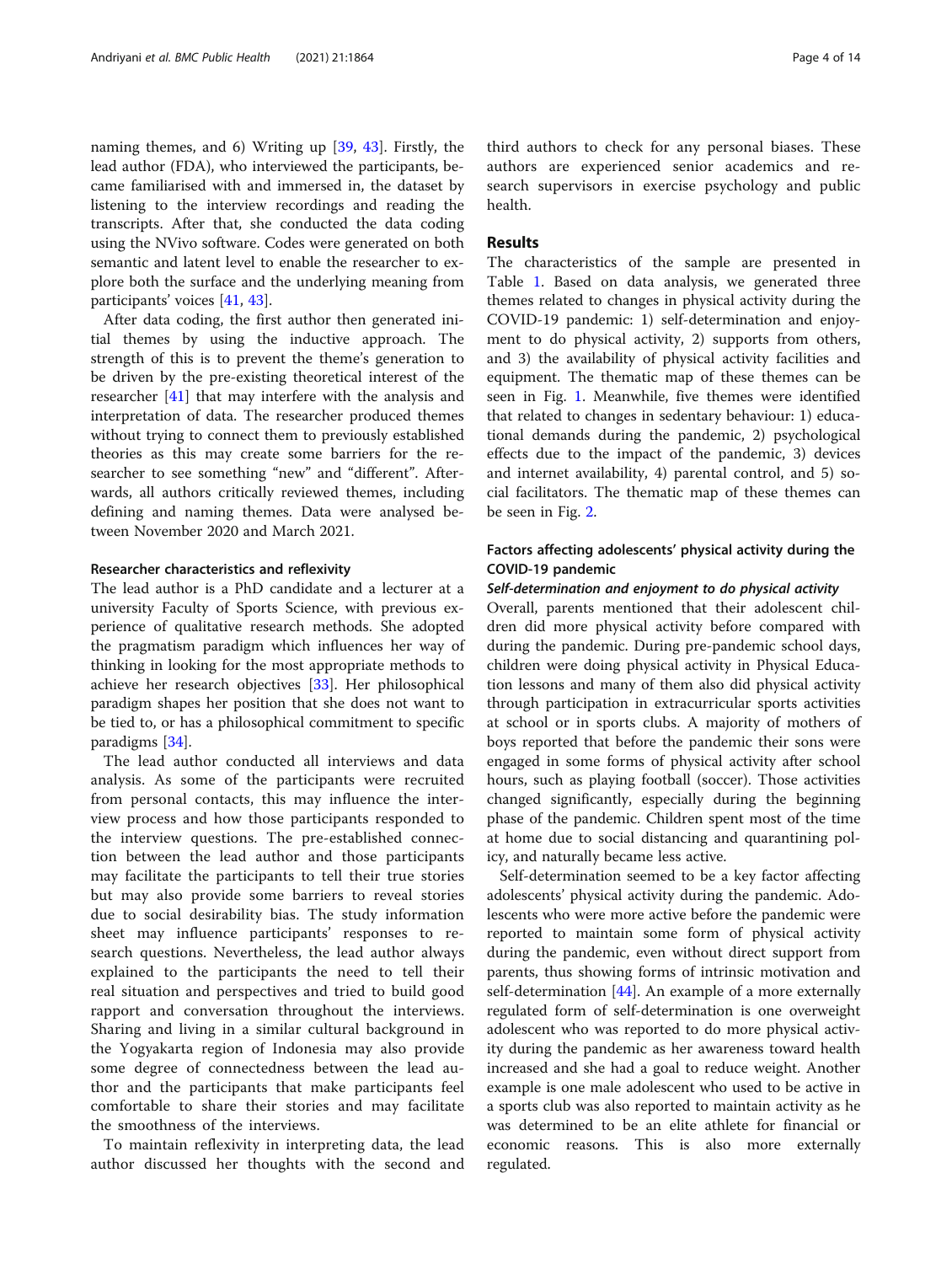| Variables                                  | <b>Total</b>   | %           |
|--------------------------------------------|----------------|-------------|
| Age (Years)                                | $M = 42.6$     | $SD = 6.17$ |
| $35 - 40$                                  | 12             | 60%         |
| 41–45                                      | 2              | 10%         |
| $46 - 50$                                  | 2              | 10%         |
| $51 - 55$                                  | $\overline{4}$ | 20%         |
| Education                                  |                |             |
| Year 6                                     | 1              | 5%          |
| Year 9                                     | $\overline{2}$ | 10%         |
| Year 12                                    | 8              | 40%         |
| Bachelor degree                            | 7              | 35%         |
| Doctoral degree                            | $\overline{2}$ | 10%         |
| Occupation before the pandemic             |                |             |
| Labourer                                   | 3              | 15%         |
| Lecturer                                   | $\overline{2}$ | 10%         |
| Housemaid                                  | 2              | 10%         |
| Tailor                                     | 2              | 10%         |
| Teacher                                    | 6              | 30%         |
| Entrepreneur                               | 2              | 10%         |
| On-Call Driver                             | 1              | 5%          |
| Housewife                                  | 1              | 5%          |
| Multi-Occupation                           | 1              | 5%          |
| Occupation during the pandemic             |                |             |
| Labourer                                   | 3              | 15%         |
| Lecturer                                   | $\overline{2}$ | 10%         |
| Housemaid                                  | 1              | 5%          |
| Tailor                                     | $\overline{2}$ | 10%         |
| Teacher                                    | 6              | 30%         |
| Entrepreneur                               | 3              | 15%         |
| Housewife                                  | 1              | 5%          |
| Multi-Occupation                           | 1              | 5%          |
| Unemployed                                 | 1              | 5%          |
| Gender of the adolescent children          |                |             |
| Female                                     | 9              | 45%         |
| Male                                       | 11             | 55%         |
| Age of the adolescent children (years old) |                |             |
| 12                                         | 3              | 15%         |
| 13                                         | 6              | 30%         |
| 14                                         | 5              | 25%         |
| 15                                         | 6              | 30%         |

<span id="page-4-0"></span>Table 1 Characteristics of the interview sample (N = 20)

"His dream is wanting to be a part of the national team". "(He) asked how much salary of the national team?" (laughing) (I: laughing, yup). "It makes (him) so excited to volleyball, (he) loves it very much" (P4,

Enjoyment – a more intrinsic form of selfdetermination - also appeared to support adolescent's self-determination in doing physical activity during the pandemic. Many parents reported that their adolescent child did many forms of sports as their hobby before the pandemic. Some months after the pandemic began, these adolescents were reported to continue doing their hobbies because of their enjoyment of the activities. Some adolescents were also reported to enjoy new physical activities during the pandemic, such as cycling with friends and family members. Some female adolescents were reported to enjoy participating in dance, such as following the popular K-Pop dance on YouTube.

"Yes, (she watched) YouTube, and did dance for two (or) three songs  $(I: vup)$ , dance like K-Pop is aerobic, right?" (P1, parents of 13 years old female children).

## Support from others

Apart from self-determination and enjoyment, the way the adolescents did physical activity during the pandemic appeared to be influenced by support from others (i.e., family, friends, and teachers). During the beginning of the pandemic, many parents reported their adolescent children often do physical activity with other family members, such as cycling and morning walks, particularly during weekend days. The majority of parents also stated asking their children to help them with domesticrelated physical activity, such as cleaning the house and gardening. Few parents facilitated their adolescent children to continue their training in sports clubs once they opened.

## " … for example, her little sister when doing mm … dance then she was also following to dance in the living room" (P13, parents of 14 years old female children).

Moreover, having friends around the house supported adolescents to be active during the pandemic, especially for males. Many male adolescents were reported often going out for physical plays with their friends, such as playing soccer, because they felt more relaxed or not too afraid of the pandemic. Meanwhile, many mothers reported that their daughter felt reluctant to play outside of the house, even though they had friends around the house, as they were more afraid to be exposed to the COVID-19 virus. Adolescents also did a regular physical activity as a part of assignments from teachers for Physical Education lessons. While support from others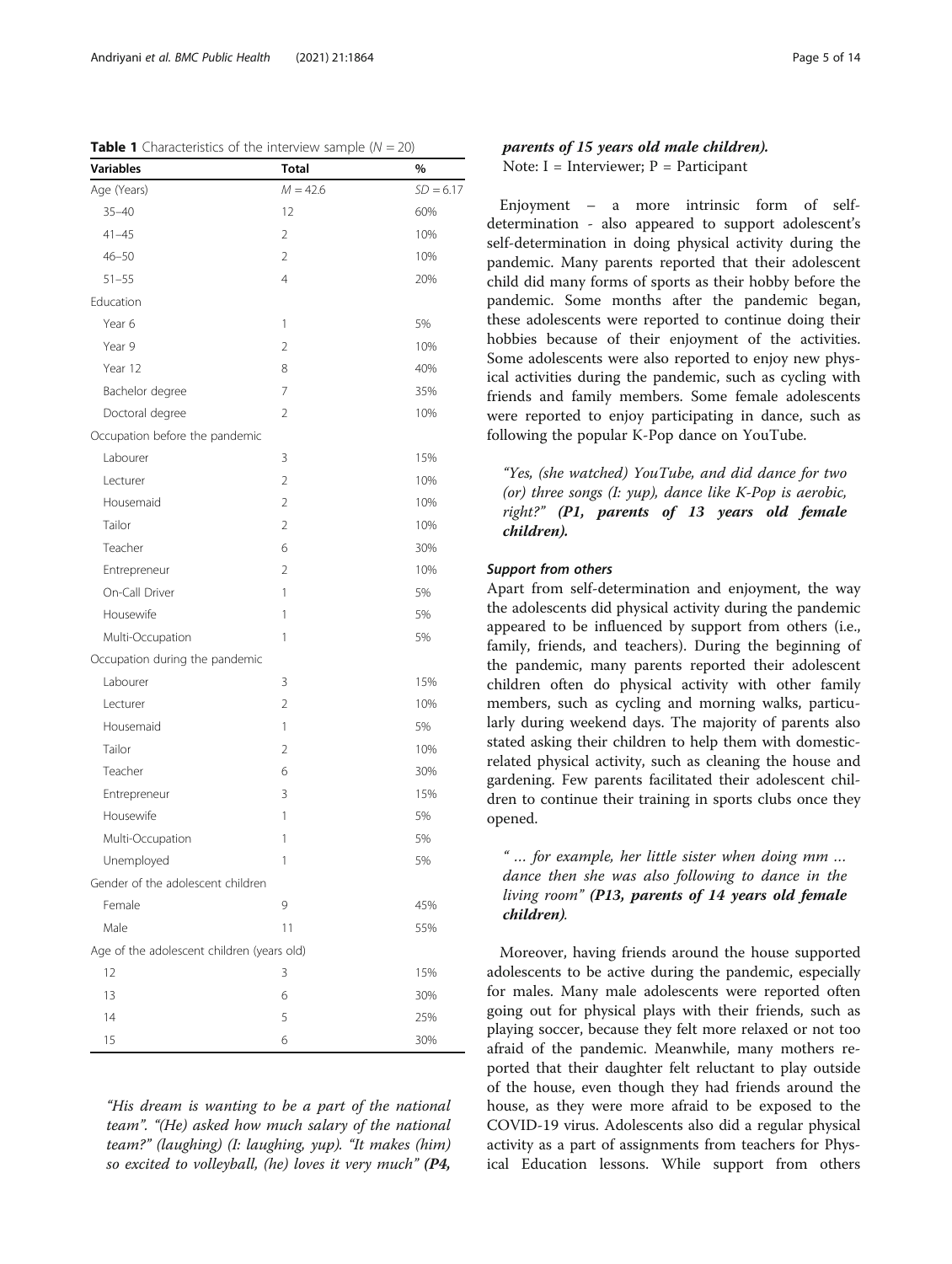<span id="page-5-0"></span>

seemed to facilitate adolescents to do more physical activity during the pandemic, the majority of mothers felt that their adolescents' do more physical activity before compared with during the pandemic.

#### The availability of physical activity facilities and equipment

The majority of mothers reported that the proximity of physical activity facilities around the house, e.g., badminton field, free open space, affected their children's involvement in physical activity. The options for physical activity remained limited as the majority of public sports facilities, such as swimming pools and sports fields, were closed. Few parents reported that having physical activity equipment at home, such as a treadmill and a stationary bicycle, made their children do more physical activity during the pandemic.

"Yes, there is a badminton field near our house (I: Yup). Kids always played there in the afternoon. Sometimes he played there together (with his friends)" (P8, parents of 12 years old male children).

## Factors affecting adolescents' sedentary behaviour during the COVID-19 pandemic

## Educational demands during the pandemic

Before the pandemic, parents reported that children used screen-based devices for a quite limited time during school days. This was mainly because children spent most of the daytime at school, especially those participating in extracurricular activities. Most children did only engage in screen time in the late afternoon and/ or evening for a limited time as they need to go to bed early to prepare for school the next morning.

However, parents reported a sharp increase in children's screen time during the pandemic. Educational demands appeared to be one of the main factors driving this. All parents reported that doing online study at home makes their children access screen-based devices much more; their children were allocated many assignments and did study primarily by using screen-based devices.

"Screen use during the pandemic is for online study, she spent quite a lot of time in front of a screen because having a lot of assignments""… . in the beginning (of online study), in a day (she can do) 6 hours, only stopping for eating and praying" (P10, parents of 14 years old female children).

Interviews revealed that WhatsApp became the main platform for the school's work. Children needed to access the school's WhatsApp groups regularly to check updates, information, and assignments from their teachers. Children also used this platform to communicate or discuss assignments with their friends.

"His Dad bought a smartphone for him because there are school's WhatsApp groups that he used for...mm for (checking) school's assignments. So, the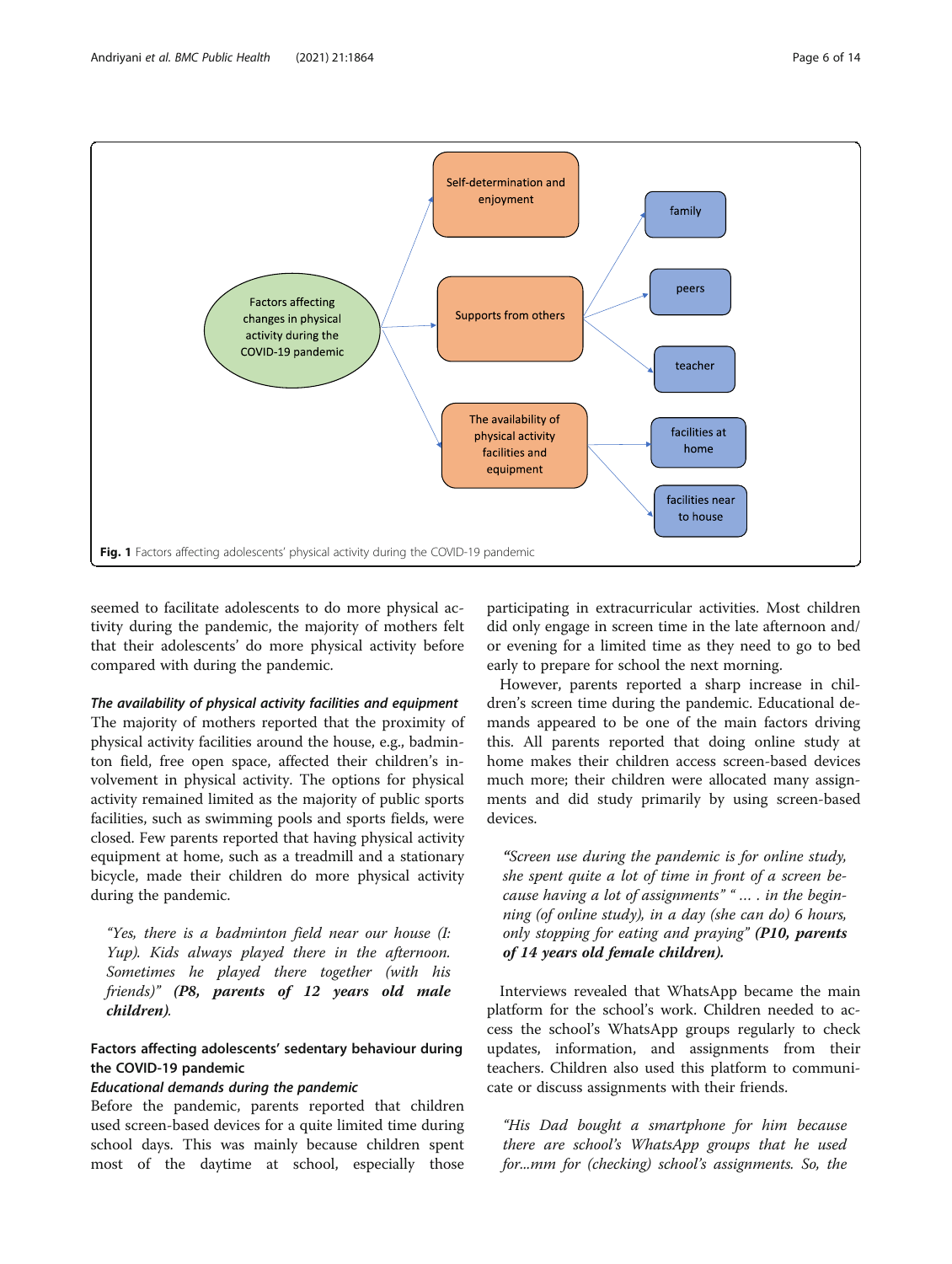<span id="page-6-0"></span>

## assignments were sent to students through WhatsApp" (P15, parents of 15 years old male children).

Parents also reported that their children often accessed YouTube for educational purposes. Children look for educational information by watching videos on YouTube platforms or upload videos on YouTube as a part of the school's assignment.

## Psychological effects due to the impact of the pandemic

Children's activities appeared to change drastically during the pandemic. The majority of parents indicated their children had some problems in arranging their activities. Having become accustomed to school routines, most children were reported to be confused about what to do at home. Because of requirements concerning social distancing and quarantining/isolating, children were encouraged to stay at home, especially in the early phase of the pandemic, which mostly closed their access to the outside world. Parents reported that this situation put some mental pressure on children and most of them then simply engaged for long periods of time in recreational screen use. This seemed to be to escape from the situation or to cope with boredom.

"Doing nothing at home is impossible, right? (I: Yep) (she) then watched TV and used a smartphone to

escape" (P6, parents of 13 years old female children).

## "Because of boredom (I: Yep) What else to do if not using a smartphone?" (laughing)  $(P8,$  parents of 12 years old male children).

Other psychological drawbacks that children felt during the pandemic seemed to be caused by educational demands, which resulted in some stress and emotional disturbance for adolescents. This also seemed to increase their need for recreational screen time. For recreational purposes, adolescents were using a smartphone much more than watching TV. Mothers mentioned that cartoon or animation programs had become their children's favourites. Watching videos on the YouTube platform on a smartphone were also popular. This might be caused by various options that are offered and can be chosen based on the children's interest and being accessible almost at any time. Many mothers of male adolescents mentioned that their son also used their smartphone heavily for playing games.

## Devices and internet availability

The availability of the devices, such as a smartphone and television (TV), and internet access during the pandemic, influenced children's screen time significantly. All parents reported that they facilitated their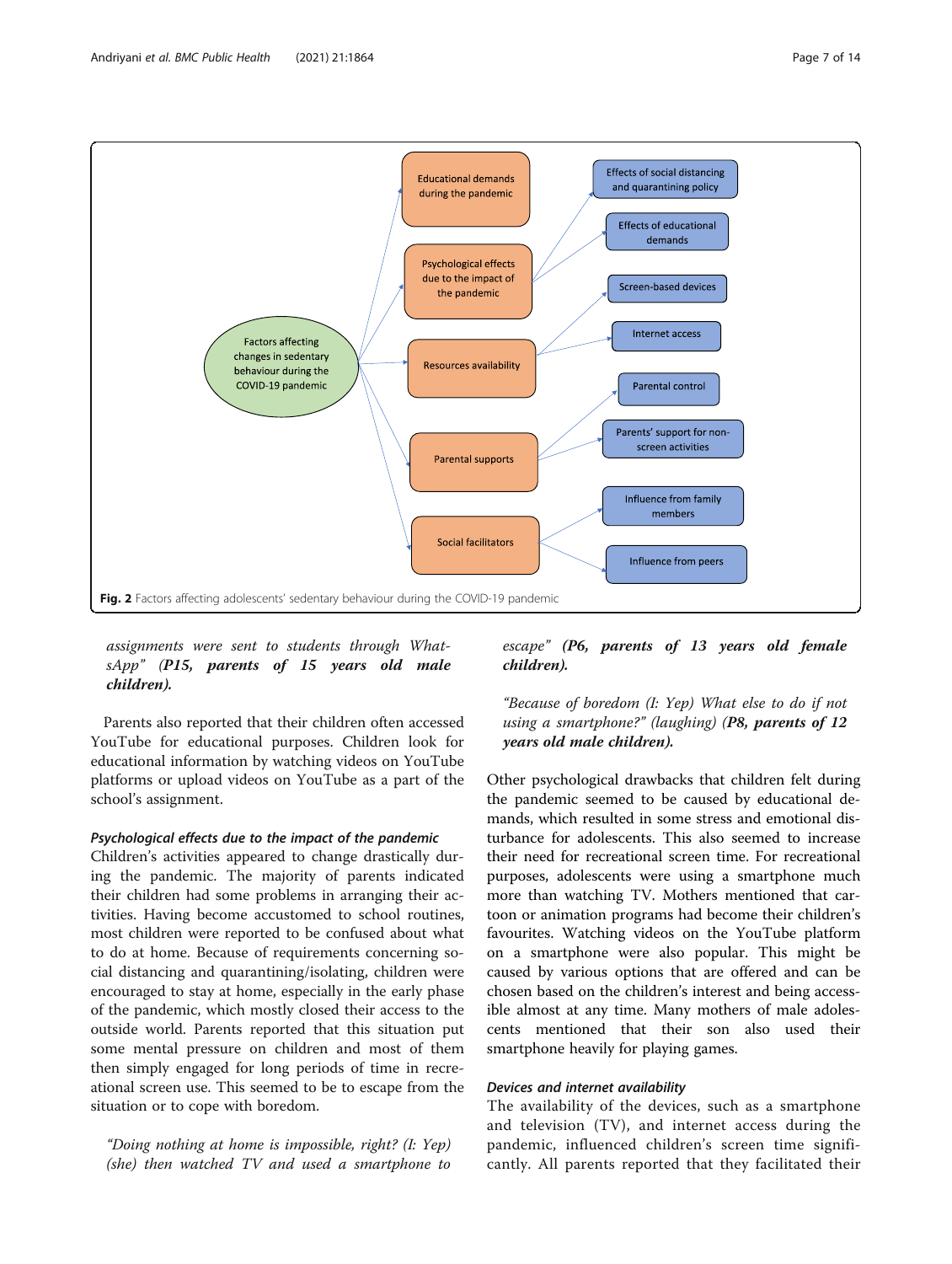children's learning during the pandemic by providing smartphones. Most parents reported having a TV at home and some provided a TV in the child's bedroom. All parents also provided internet access; the majority of them facilitated internet access by buying internet quota from a mobile data provider; only some parents facilitated the use of Wi-Fi at home. Some parents reported that there is free Wi-Fi for the community near their house and that they sometimes permitted their children to go out to access this.

Although all parents expected that children used the device mainly for education, it cannot be denied that the majority of children also used the device a great deal for recreational and social purposes after or in between doing their school work. The availability of electronic media equipment, such as TV and smartphone, in the bedroom also facilitated children for more screen exposure.

"At night (he) switched off (the TV) and sleep, but when I have slept the TV was on again" (laughing) (P12, parents of 13 years old male children).

#### Parental control

Mothers' stories revealed that adolescent children were given more trust to manage their own time, thus they became more independent in doing so and choosing their screen-based activities. However, the majority of parents tried to apply some control of their adolescent children's screen use by setting some rules, controlling facilities, and allocating non-screen activities.

Firstly, regarding rules, the majority of the parents tried to limit the duration of their children's screen time, especially in the evening. Many mothers, who acted as the gatekeeper of children's screen use in the family, reminded their children anytime they felt their child used screen-based devices for too long. No specific explanation about the duration of "too long" was evident as it appeared to be based mainly on parents' feelings. However, many mothers admitted that there were times when their children were not willing to follow the rules and asked to use the devices for longer. Support from fathers to apply screen time rules seemed to facilitate a reduction in children's screen time.

"Mm … of course, there were barriers because sometimes depends on the mood. Kid's mood if (she) wants to follow rules then (she) follow rules. If not in a good mood then, how to say it? Mm … kind of (pause) maybe now we call it to rebel, that happened, because the adolescent period is rebellious

## period, right?" (P10, parents of 14 years old female children).

Concerning controlling facilities, many parents stated that they did not provide the use of Wi-Fi at home and provided a certain internet quota for a certain time to limit screen exposure in their children. These parents reported that these strategies were quite useful to make their children became more considerate in using their smartphone.

"Yes, and we limit her in using it (internet quota) only for important matters. Because I checked the data usage. (Internet quota) should be used for certain days. If (it) often run out, it means not for that (education). So, they already knew and able to manage. "If I often run out internet quota then it means I did like this", she already knew. I gave certain (internet) quota, like twenty thousand (Indonesian rupiah) for some days" (P19, parents of 12 years old female children).

Lastly, regarding allocating non-screen activities, many parents reported that asking children to help with domestic tasks was quite useful to help their children be away from the smartphone, although temporarily. There was no clear difference in domestic tasks between female and male children. Many mothers stated that their male and/or female children helped them either to clean the house, wash clothes, dry clothes in the sun, iron, water plants, or helped them in the kitchen, such as cooking rice and boiling water.

Parents' working location seemed to greatly influence their ability to control children's screen time. Working outside the house during the day made many parents have less control over children's activities and screen time. Parents who work outside the house admitted that they did not exactly know their children's activities at home during the pandemic.

"Kind of less attention (I: Yup) I work and go back late afternoon (I: Yup) Less control (toward him)" (P11, parents of 14 years old male children).

## Social facilitators

Family members and peers appeared to have a significant contribution to adolescents' screen time during the pandemic. Many parents stated that their children often watch TV together with other family members, such as their siblings, during the day for their favourite programs. This was not the case before the pandemic as the adolescent children spent most of the time at school during the day.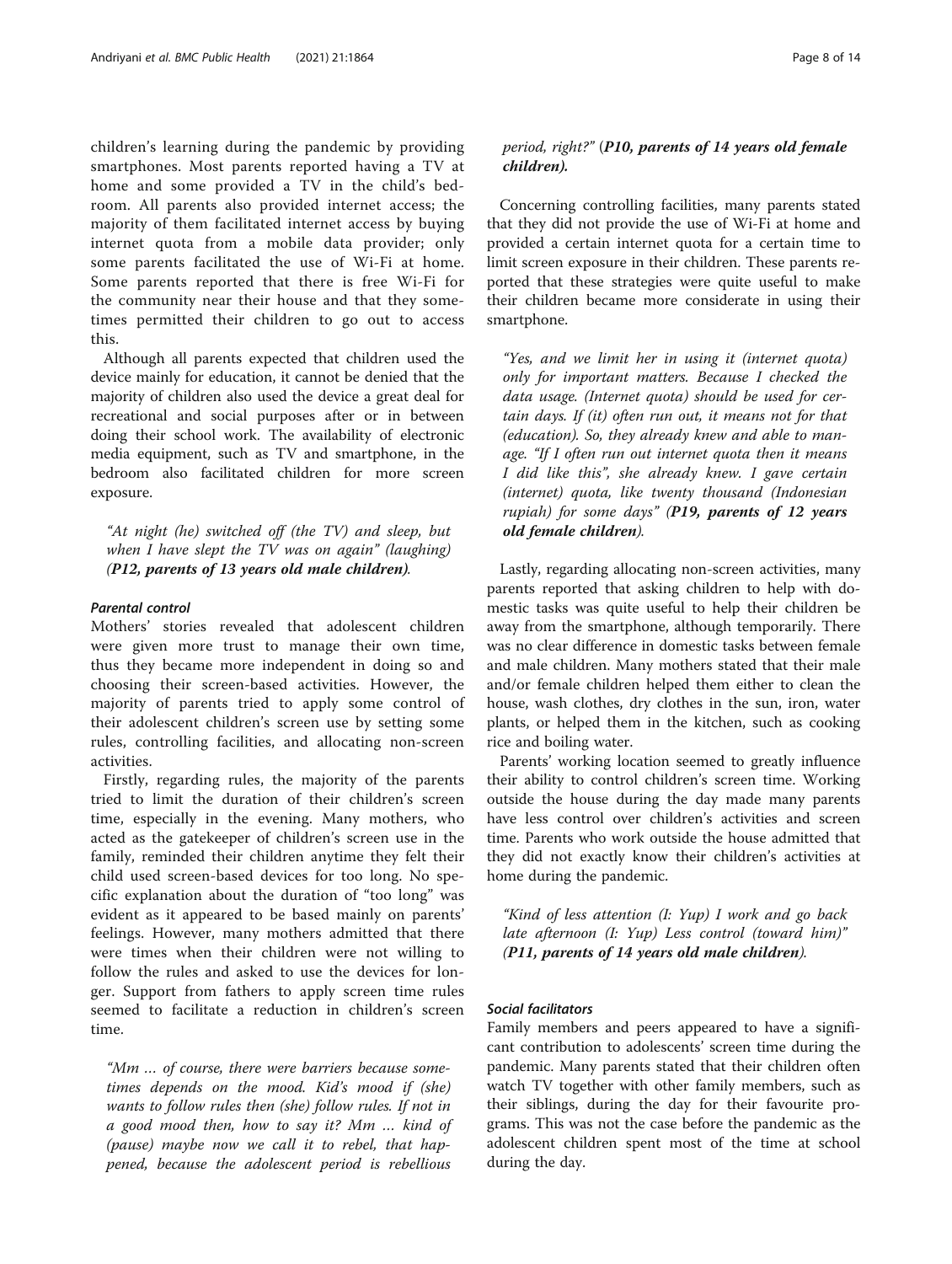Moreover, peers also influenced screen exposure in children. As children met their friends more rarely during the pandemic, it can be understood that they wanted to stay connected with their friends through social media platforms. WhatsApp and Instagram have become the most accessed social media by children. Overall, girls seemed to be more interested in using social media for chatting than boys.

"So, she usually chats with her friends, like for preparation mm … what program they want to present? Like (pause) who will present for this program? (for) discussion, discussion forum" (P10, parents of 14 years old female children).

"Yup, he is not keen on chatting with his friends, he rarely checked (WhatsApp)" (P3, parents of 13 years old male children).

Specific for the male children, having friends with the same interest in playing online games facilitate them to do more leisure screen time. Male children's activities in playing online games seemed not only for leisure but also to facilitate social connection within their male friends.

"There was influence from his friends. Everyone plays online games, they play (online games) together. His friends have Wi-Fi at their house, so they sometimes made an appointment, not gathering together in one place, but sometimes (they played together) at their own house, but already made an appointment" (P20, parents of 15 years old male children).

## **Discussion**

This study aimed to investigate mothers' perceptions of underlying factors affecting changes in physical activity and sedentary behaviour in adolescents during the COVID-19 pandemic. We identified three themes regarding factors associated with changes in physical activity during the COVID-19 pandemic. Firstly, this study found that self-determination and enjoyment seemed to be one of the main factors affecting physical activity positively in adolescents during the pandemic. Selfdetermination to do physical activity may be influenced by the need to grow [\[45](#page-12-0)], such as wanting to be an elite athlete, or because of having intrinsic motivation [\[45](#page-12-0)], such as doing physical activity for enjoyment. Enjoyment appeared to play an important role in supporting selfdetermination. Being highly self-determined to do physical activity may be simply started from the enjoyment that someone felt when engaged in physical activity. Previous studies have found that enjoyment is a significant

factor for maintaining participation in physical activity [[46,](#page-12-0) [47\]](#page-12-0), although conceptually, the construct of enjoyment is sometimes complex (see [\[48\]](#page-12-0)).

However, few adolescents clearly showed that their self-determination to do physical activity was also influenced by incentives concerning what they want to achieve. This is consistent with Bandura's social cognitive theory which posits that behaviour is determined by expectancies and incentives, such as obtaining an 'ideal' body shape and gaining economic benefits [\[49](#page-12-0)]. Interventions for increasing adolescent physical activity may need to consider how to develop participant's selfdetermination by ensuring that the program offers enjoyment and emphasizes the incentives that participants can get, such as good health status and satisfying physical appearance.

Secondly, in line with previous studies [\[50](#page-12-0)–[53\]](#page-12-0), we revealed that support from family, friends, and teachers seemed to affect adolescents' physical activity during the pandemic. A recent longitudinal study also found that parental support was positively correlated with MVPA in youth [\[54](#page-12-0)]. As Granich et al. [[50](#page-12-0)] pointed out, role modelling and reinforcement from parents have become important factors for influencing children's behaviour. Parents' support for adolescents to join sports clubs, such as providing transportation and sports equipment, has facilitated adolescents to be physically active. Meanwhile, siblings facilitated adolescent's physical activity by increasing opportunities for adolescents to engage with different types of physical activity, such as free play [[50](#page-12-0)].

Peers have also been found to be important facilitators for adolescents' physical activity during the pandemic. For example, adolescents tended to be more involved in greater intensity of physical activity when getting together with their peers [[47,](#page-12-0) [52,](#page-12-0) [55\]](#page-12-0). Friends provided support by co-participation, role-modelling, giving verbal encouragement, and increasing enjoyment in doing physical activity [[46,](#page-12-0) [47\]](#page-12-0). Moreover, teachers provided supports on physical activity through Physical Education, both before and during the pandemic. Taken together, physical activity interventions in adolescents should consider involving family, friends, and teachers in implementing the programs.

Lastly, regarding the availability of physical activity facilities and equipment, this study revealed that these factors supported adolescents in doing more physical activity during the pandemic. Aligned with this finding, a previous systematic review found that there was an association between physical activity behaviour and the presence of physical activity equipment at home [\[56](#page-12-0)]. Increasing the availability and accessibility of physical activity facilities in open spaces close to community settlements may trigger adolescents to do more physical activity and reduce their overall sedentary behaviour.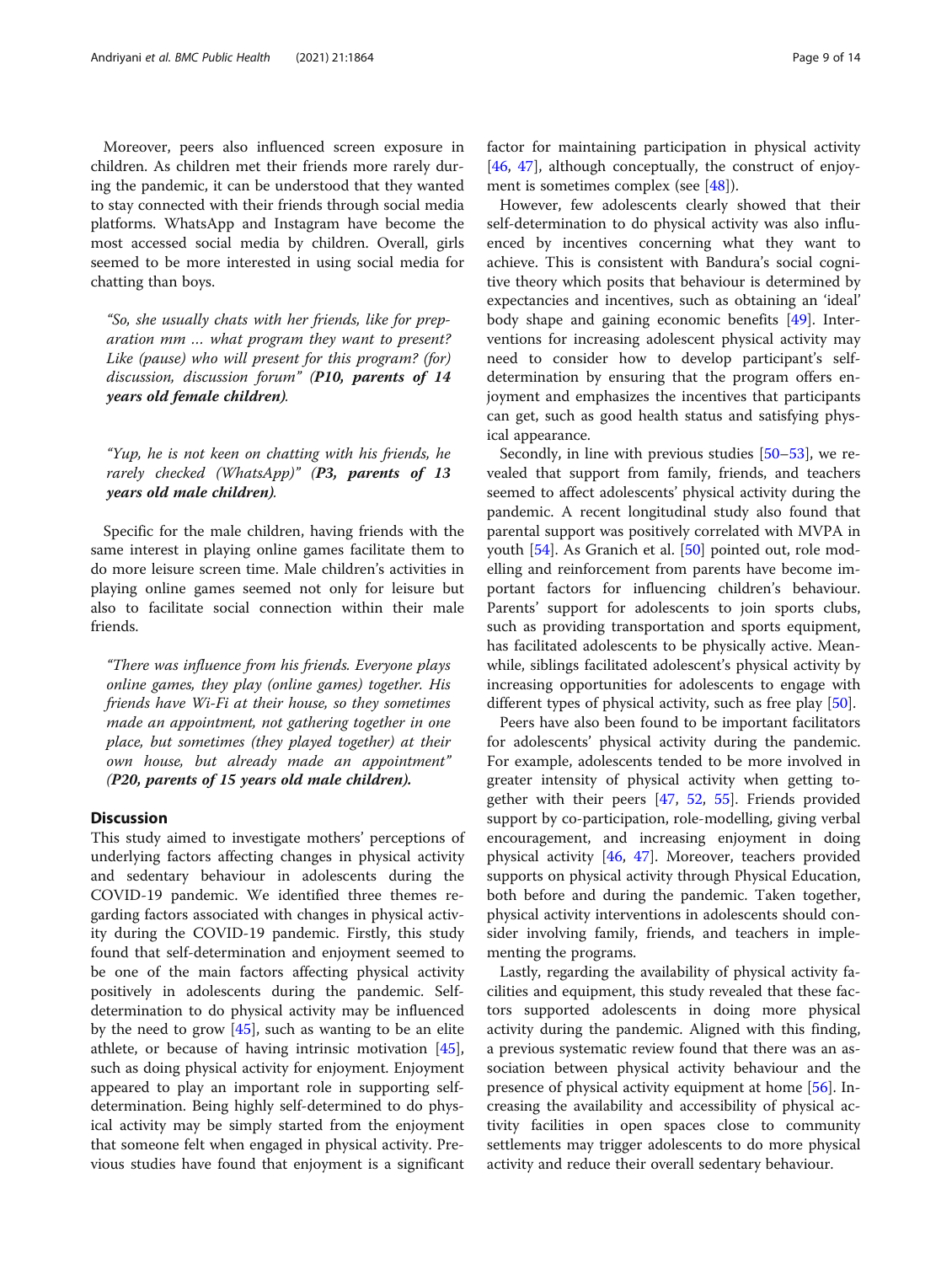We generated five themes concerning sedentary behaviour. Firstly, this study found that demands for online-based learning during the COVID-19 pandemic have caused a significant increase in adolescents' screen time. The reasons children used more screen-based devices for online study is obviously associated with the creation of much greater demands for this type of delivery of teaching and learning during the COVID-19 pandemic. Moreover, it may be partly explained by using the concept of extrinsic motivation, such as when adolescents completed assignments to avoid punishment or low marks [\[57\]](#page-12-0). Furthermore, it may be caused by the need to fulfill basic psychological needs, especially competence [[57](#page-12-0)]. As one of the primary psychosocial tasks that adolescents must achieve is 'to measure up' – that is to develop competence and find ways to achieve the goal [[58\]](#page-12-0)- it has become the nature of adolescents that they want to show their capability, skills, and competence, such as by performing well in finishing school assignments. These necessitate studying through the use of internet-connected devices.

While adolescents spent much greater screen time for educational purposes during the pandemic, this might not necessarily cause the adverse effects as if the screen time were used for recreational purposes. Sanders et al. [[59\]](#page-12-0) found that types of screen use moderated outcomes of screen use. For example, educational screen time had a positive correlation with educational outcomes and higher persistence, with no negative consequences for health outcomes. Nevertheless, consistent with international guidelines, it is suggested that adolescents break up prolonged sitting when studying to avoid any health risks that may arise from static postures and lack of movement.

Secondly, this study found that adolescents did experience some negative psychological outcomes, such as stress and boredom, during the pandemic. These seemed to facilitate them consuming more recreational screen time. This is consistent with previous studies that found that the COVID-19 pandemic has created mental health problems in adolescents, including high anxiety rates, concentration difficulties, depression, and reduced happiness [[60](#page-12-0)–[62](#page-12-0)]. Stierlin et al. [[63\]](#page-12-0) found a similar result that youth with more mental health problems tended to have greater screen time.

The root cause of psychological problems that were experienced by adolescents during the pandemic may come from sleep deprivation  $[64]$  $[64]$ . Suggestions to stay indoors during the pandemic may have caused a reduced exposure to sunlight, which is essential in maintaining a regular sleep routine [[23\]](#page-11-0). Moreover, the excessive use of electronic media, especially for social media or internet use and playing online games, had been found to have an association with shorter sleep duration and decreased sleep quality [[65,](#page-13-0) [66](#page-13-0)], especially close to bedtime. Screen use that involves active engagement before bedtime may disturb the ability to sleep as that activity may cause physiological and psychological arousal [\[65](#page-13-0)].

In addition, physical distancing and quarantining measures that were implemented during the pandemic have caused a significant reduction in physical activity and a clear increase in electronic media use [[23,](#page-11-0) [61](#page-12-0), [62,](#page-12-0) [67](#page-13-0)]. Participation in the physical activity itself is important for maintaining good mental health [[68,](#page-13-0) [69\]](#page-13-0). Meanwhile, excessive recreational screen time has been associated with poor psychological well-being [\[70](#page-13-0)–[72\]](#page-13-0).

However, not all recreational screen time causes negative effects on young people. When done appropriately and moderately, it may bring positive effects as it can boost mood and provide enjoyable recreation. This is consistent with previous studies that recreational screen time may result in both positive and negative effects, depending on how children use it [\[73](#page-13-0)]. Screen use might provide social benefits by enabling communication within friends, provide emotional satisfaction and relaxation, such as from watching humorous content, but may also be detrimental to emotional health, such as causing depression from experiencing cyberbullying [\[73](#page-13-0)]. Given the ubiquitous nature of contemporary screen use, it is important to recognise the positive as well negative uses. Strategies to reduce recreational screen time, therefore, should also include education on healthier recreational screen time to minimize adolescents from getting negative effects from screen-related activities. This approach can be incorporated into the most popular programs and platforms for adolescents, such as cartoon and YouTube, and should improve awareness of the psychological, behavioural, and physiological effects of excessive screen time [[50](#page-12-0)] as well as the benefits of physical activity.

Thirdly, consistent with previous studies [\[50](#page-12-0), [56,](#page-12-0) [74](#page-13-0), [75\]](#page-13-0), we identified that the availability of screen-based devices and internet access has influenced adolescents' screen time significantly. Having internet access always available on a smartphone, either from a mobile data provider or through Wi-Fi, appeared to increase adolescents' opportunity to surf the internet anytime and anywhere. A recent study by Thomas et al. [\[73\]](#page-13-0) showed a similar finding that internet access availability facilitated adolescents to spend more time on screens.

Previous experimental studies found that limiting accessibility toward screens has successfully reduced screen exposure in children [[56](#page-12-0), [75\]](#page-13-0). Thus, future intervention studies aiming to reduce adolescents' screen time may consider limiting accessibility toward electronic media equipment at home, such as limiting the permitted duration at certain times of the day [[76](#page-13-0)] and allocating specific rooms to use the devices.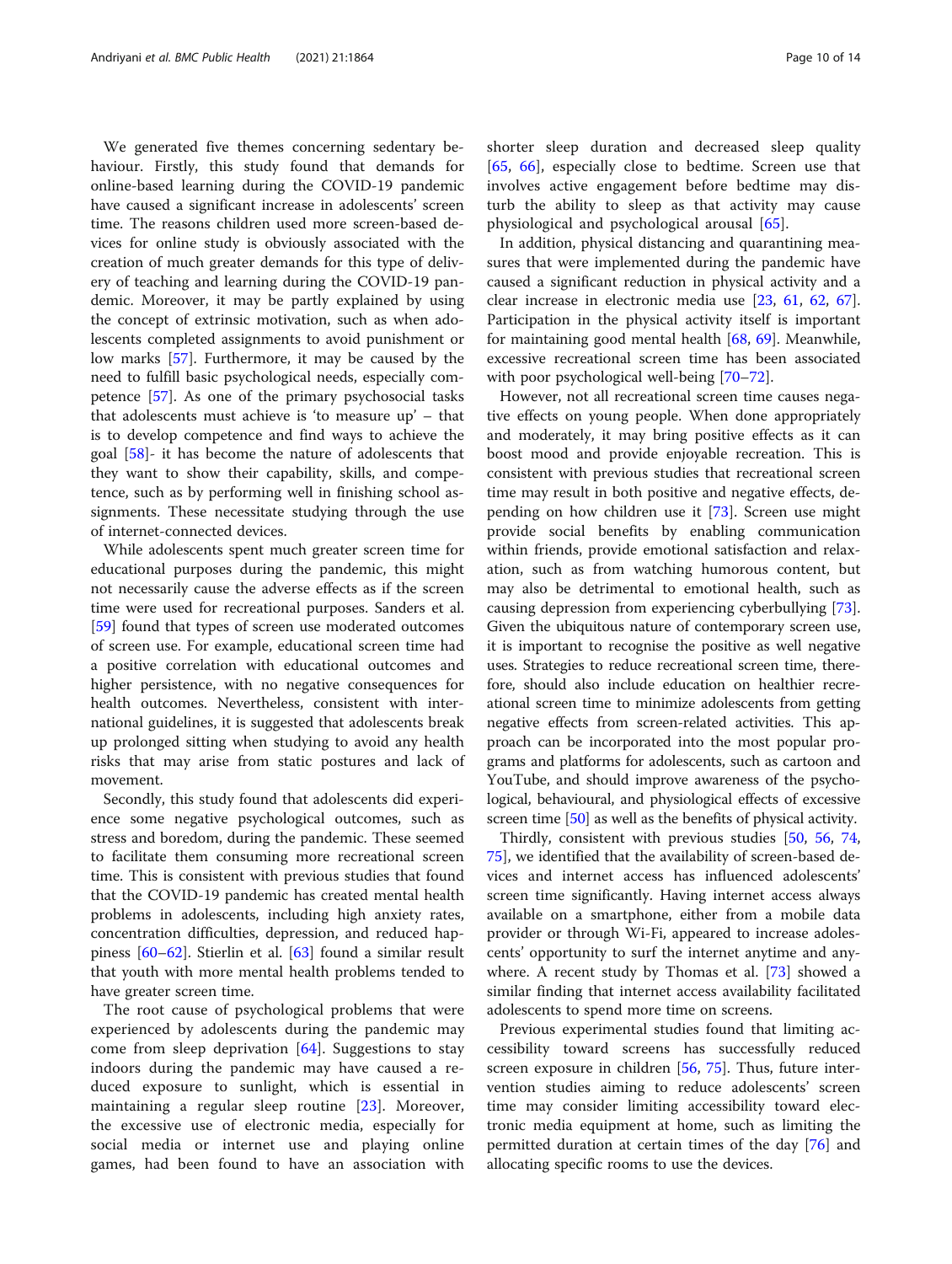Furthermore, our study revealed that parental control is likely to influence the length of adolescents' screen time. A previous study found similar results whereby rules and restrictions for using electronic media moderated the duration of children accessing screen media [[50\]](#page-12-0). Our study also found that mothers tend to be the dominant gatekeepers of adolescents' screen use. Therefore, it may be important to involve mothers, as well as other family members, in interventions to modify adolescents' screen time. Promotion of current guidelines on sedentary behaviour in adolescents, such as the 2020 WHO guidelines on sedentary behaviour [\[77](#page-13-0)], is also important to increase parents' awareness on how to guide screen use for their children. Other guidance also exists [[78\]](#page-13-0). Nevertheless, the process of modifying behaviours in adolescents should also consider other internal factors within adolescents that motivate them to accept and change their behaviour [\[50](#page-12-0)], such as self-efficacy. Involving adolescents in such decisions is important.

Lastly, aligned with a previous study [[50\]](#page-12-0), the current study suggests that family members and peers are found to be social facilitators that affect screen use in adolescents. Peers appeared to influence adolescents' screen time through social media and online games. Adolescents seemed to try to stay connected with their friends through these platforms and to fulfill one of their basic psychological needs, that of social relatedness [\[57](#page-12-0)], and the psychosocial task to fit in  $-$  "to find comfortable affiliations and gain acceptance from peers" [\[58\]](#page-12-0).

WhatsApp and Instagram have become popular social media platforms accessed by adolescents. Therefore, future interventions to promote physical activity and to reduce excessive sedentary behaviour may need to consider using these applications and other recent popular applications among adolescents in implementing their programs. While it may seem ironic to use screenbased platforms to change screen use, it may be a suitable and practical strategy if used properly (see [\[76](#page-13-0)]).

Regarding adolescents' active involvement in playing online games, it may be important to make recommendations on the types of games that may facilitate physical activity, psychological health, social interaction, and collaboration with others [\[79](#page-13-0)]. However, it is important to bear in mind that excessive gaming may cause detrimental effects for adolescents, including excessive sedentary behaviour, sleep deprivation, physical aggression, depression, and academic problems [[80\]](#page-13-0). Therefore, providing education on appropriate gaming for adolescents seems to be important.

#### Strengths and limitations

A strength of this study is that it adds evidence to the limited qualitative literature examining factors likely affecting changes in adolescents' physical activity and sedentary behaviour during the COVID-19 pandemic, especially in LMICs. The heterogeneous nature of the participants' demographic background has enabled the researchers to gather a range of stories, opinions, and experiences which add to the richness of the data. Moreover, the semi-structured interview format allowed the interviewer to probe for more information and gather deeper insights on the interview topics. Having personal connections with some participants and sharing similar cultural backgrounds with all participants also have helped the interviewer in building rapport during interviews, which may help in facilitating the participants to share their true stories.

Limitations of this study include the sample from one region of Indonesia, therefore findings may not be true for other regions in Indonesia and other countries. Nevertheless, it is consistent with the objective of the qualitative study that has no aim to generalise its findings to other populations. Moreover, it is undeniable that some participants may feel some hesitation in telling all stories due to social desirability bias. Participants may also have limitations in providing immediate responses to some questions and forget some details of their stories and views.

## Conclusions

This study provides new insights on possible underlying factors affecting changes in Indonesian adolescents' physical activity and sedentary behaviour during the COVID-19 pandemic. Overall, adolescents appeared to become less active and more reliant on screen-based devices, either for educational or recreational purposes. WhatsApp, Instagram, YouTube, and cartoons were the most popular social media and programs. Future studies and policymakers should account for these findings when considering interventions and policies.

Future studies aiming at increasing physical activity and reducing sedentary behaviour in adolescents should consider increasing parents' and adolescents' awareness of current activity guidelines, the risks of excessive sedentary behaviour, and providing education on healthier recreational screen time. Involving parents, peers, and teachers, as well as the adolescents themselves, in intervention programs may provide substantial benefits. Moreover, physical activity intervention programs for adolescents should consist of activities that are enjoyable and satisfying, with an increase in the number and range of physical activity facilities and equipment accessible near to community settlements being important.

#### Abbreviations

WHO: World Health Organization; MVPA: Moderate-to-vigorous physical activity; COVID-19: Severe acute respiratory syndrome coronavirus 2 (SARS-CoV-2); LMICs: Low-to-middle income countries; SRQR: Standards for Reporting Qualitative Research; TV: Television; I: Interviewer; P: Participant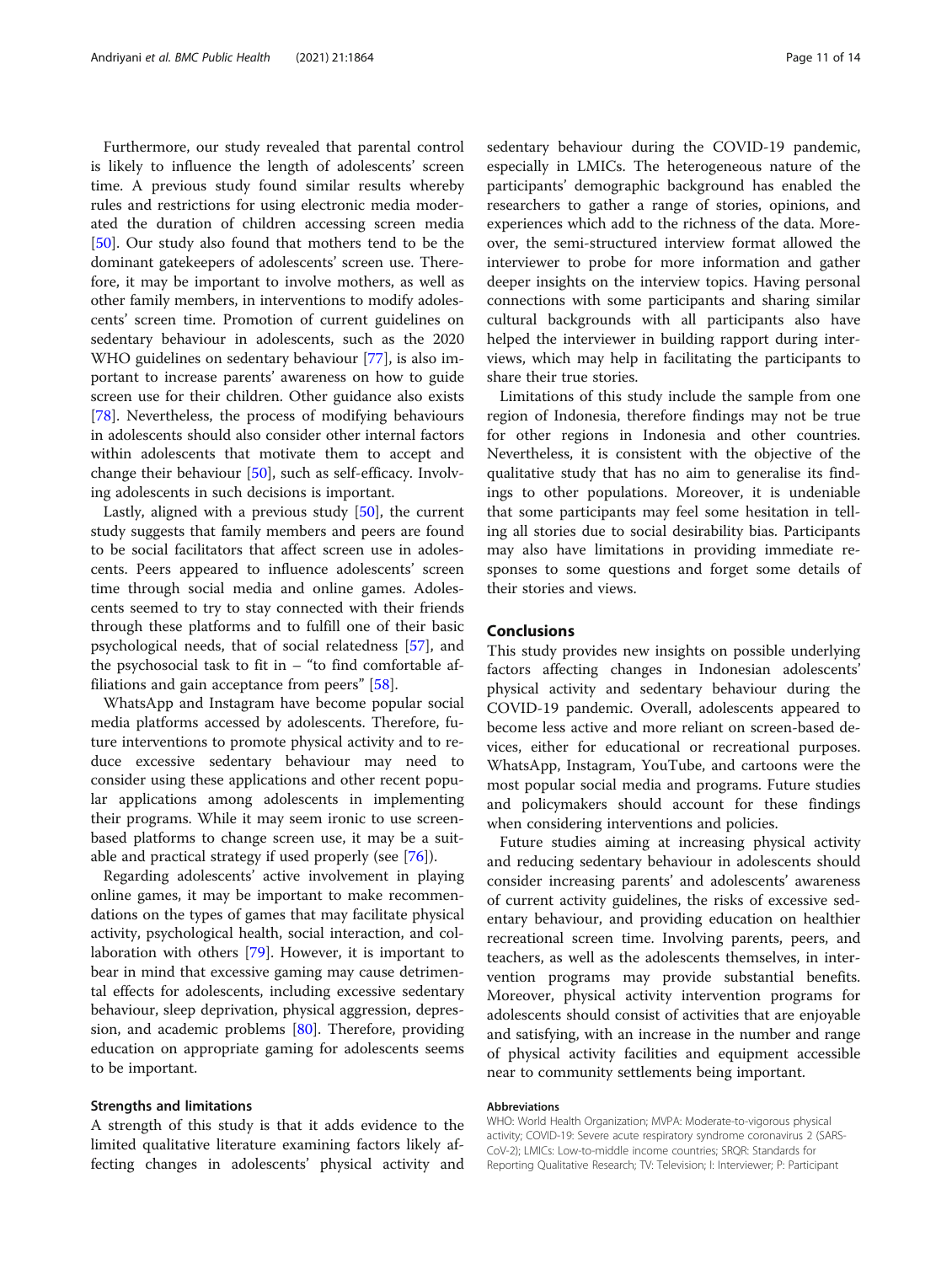## <span id="page-11-0"></span>Supplementary Information

The online version contains supplementary material available at [https://doi.](https://doi.org/10.1186/s12889-021-11931-1) [org/10.1186/s12889-021-11931-1.](https://doi.org/10.1186/s12889-021-11931-1)

Additional file 1: Table S1. Standards for Reporting Qualitative Research Checklist.

#### Acknowledgements

The authors thank all the participants who volunteered to participate in this study. This study is a part of the lead author's PhD research project, which is supported by the Australia Awards Scholarship.

#### Authors' contributions

Conceptualisation: F.D.A., S.J.H.B., K.D.C. Data curation: F.D.A. Formal analysis: F.D.A. Methodology: F.D.A., S.J.H.B., K.D.C. Project administration: F.D.A. Writing—original draft: F.D.A. Writing—review and editing: F.D.A., S.J.H.B., K.D.C. All authors have read and agreed to the published version of the manuscript.

#### Funding

This research received no external funding.

#### Availability of data and materials

The data (anonymized/deidentified) that support the findings of this study are available from the corresponding authors on reasonable request.

#### **Declarations**

## Ethics approval and consent to participate

Ethical approval was obtained from the Human Research Ethics Committee of the University of Southern Queensland (approval number: H19REA221). Informed consent was obtained from all subjects. All methods were carried out in accordance with relevant guidelines and regulations.

#### Consent for publication

Not applicable as consent has been obtained for data collection and no identities will be disclosed.

#### Competing interests

The authors declare that they have no competing interests.

#### Author details

<sup>1</sup>Physically Active Lifestyles Research Group (USQ PALs), Centre for Health Research, University of Southern Queensland, Springfield Central 4300, Australia. <sup>2</sup>Department of Sports Education, Faculty of Sports Science, Yogyakarta State University, Yogyakarta 55281, Indonesia. <sup>3</sup>Department of Movement and Sports Sciences, Faculty of Medicine and Health Sciences, Ghent University, Ghent B9000, Belgium.

## Received: 2 April 2021 Accepted: 6 October 2021 Published online: 15 October 2021

#### References

- Poitras VJ, Gray CE, Borghese MM, Carson V, Chaput JP, Janssen I, et al. Systematic review of the relationships between objectively measured physical activity and health indicators in school-aged children and youth. Appl Physiol Nutr Metab. 2016;41(6 Suppl 3):S197–239. [https://doi.org/1](https://doi.org/10.1139/apnm-2015-0663) [0.1139/apnm-2015-0663](https://doi.org/10.1139/apnm-2015-0663).
- 2. Tremblay MS, Carson V, Chaput JP, Connor Gorber S, Dinh T, Duggan M, et al. Canadian 24-hour movement guidelines for children and youth: an integration of physical activity, sedentary behaviour, and sleep. Appl Physiol Nutr Metab. 2016;41(6 Suppl 3):S311–27. [https://doi.org/10.1139/apnm-2016-](https://doi.org/10.1139/apnm-2016-0151) [0151](https://doi.org/10.1139/apnm-2016-0151).
- 3. Chaput JP, Willumsen J, Bull F, Chou R, Ekelund U, Firth J, et al. 2020 WHO guidelines on physical activity and sedentary behaviour for children and adolescents aged 5-17 years: summary of the evidence. Int J Behav Nutr Phys Act. 2020;17(1):141. <https://doi.org/10.1186/s12966-020-01037-z>.
- Saunders TJ, Gray CE, Poitras VJ, Chaput JP, Janssen I, Katzmarzyk PT, et al. Combinations of physical activity, sedentary behaviour and sleep: relationships with health indicators in school-aged children and youth. Appl

Physiol Nutr Metab. 2016;41(6 Suppl 3):S283–93. [https://doi.org/10.1139/a](https://doi.org/10.1139/apnm-2015-0626) [pnm-2015-0626.](https://doi.org/10.1139/apnm-2015-0626)

- 5. Tremblay MS, LeBlanc AG, Kho ME, Saunders TJ, Larouche R, Colley RC, et al. Systematic review of sedentary behaviour and health indicators in schoolaged children and youth. Int J Behav Nutr Phys Act. 2011;8(98):1–22. [https://](https://doi.org/10.1186/1479-5868-8-98) [doi.org/10.1186/1479-5868-8-98](https://doi.org/10.1186/1479-5868-8-98).
- 6. Carson V, Hunter S, Kuzik N, Gray CE, Poitras VJ, Chaput JP, et al. Systematic review of sedentary behaviour and health indicators in school-aged children and youth: an update. Appl Physiol Nutr Metab. 2016;41(6 Suppl 3): S240–65. <https://doi.org/10.1139/apnm-2015-0630>.
- 7. Bull FC, Al-Ansari SS, Biddle S, Borodulin K, Buman MP, Cardon G, et al. World Health Organization 2020 guidelines on physical activity and sedentary behaviour. Br J Sports Med. 2020;54:1451–62. [https://doi.org/1](https://doi.org/10.1136/bjsports-2020-102955) [0.1136/bjsports-2020-102955](https://doi.org/10.1136/bjsports-2020-102955).
- 8. WHO. Covid-19 a global pandemic, What do we know about SARS-CoV-2 and COVID-19? 5 June 2020 edn. WHO; 2020. p. 18. [https://www.who.int/](https://www.who.int/docs/default-source/coronaviruse/risk-comms-updates/update-28-covid-19-what-we-know-may-2020.pdf?sfvrsn=ed6e286c_2) [docs/default-source/coronaviruse/risk-comms-updates/update-28-covid-19](https://www.who.int/docs/default-source/coronaviruse/risk-comms-updates/update-28-covid-19-what-we-know-may-2020.pdf?sfvrsn=ed6e286c_2) [what-we-know-may-2020.pdf?sfvrsn=ed6e286c\\_2](https://www.who.int/docs/default-source/coronaviruse/risk-comms-updates/update-28-covid-19-what-we-know-may-2020.pdf?sfvrsn=ed6e286c_2). Accessed 6 Jan 2021.
- 9. UNESCO. COVID-19 impact on education. 2020. [https://en.unesco.org/covid1](https://en.unesco.org/covid19/educationresponse) [9/educationresponse.](https://en.unesco.org/covid19/educationresponse) Accessed 6 Jan 2021.
- 10. WHO. COVID-19 a global pandemic: What do we know about SARS-CoV-2 and COVID-19? 2020. [https://www.who.int/docs/default-source/corona](https://www.who.int/docs/default-source/coronaviruse/risk-comms-updates/update-28-covid-19-what-we-know-may-2020.pdf?sfvrsn=ed6e286c_2) [viruse/risk-comms-updates/update-28-covid-19-what-we-know-may-2020.](https://www.who.int/docs/default-source/coronaviruse/risk-comms-updates/update-28-covid-19-what-we-know-may-2020.pdf?sfvrsn=ed6e286c_2) [pdf?sfvrsn=ed6e286c\\_2.](https://www.who.int/docs/default-source/coronaviruse/risk-comms-updates/update-28-covid-19-what-we-know-may-2020.pdf?sfvrsn=ed6e286c_2) Accessed 3 Feb 2021.
- 11. Sabandar S. Tanggap darurat corona covid-19 di Yogyakarta diperpanjang lagi, mengapa? 2020. [https://www.liputan6.com/regional/read/4318946/ta](https://www.liputan6.com/regional/read/4318946/tanggap-darurat-corona-covid-19-di-yogyakarta-diperpanjang-lagi-mengapa) [nggap-darurat-corona-covid-19-di-yogyakarta-diperpanjang-lagi-mengapa](https://www.liputan6.com/regional/read/4318946/tanggap-darurat-corona-covid-19-di-yogyakarta-diperpanjang-lagi-mengapa). Accessed 1 July 2021.
- 12. Widyasworo B. BPO DIY tutup sarana olahraga. 2020. [https://www.haria](https://www.harianmerapi.com/news/2020/03/27/93568/bpo-diy-tutup-sarana-olahraga) [nmerapi.com/news/2020/03/27/93568/bpo-diy-tutup-sarana-olahraga.](https://www.harianmerapi.com/news/2020/03/27/93568/bpo-diy-tutup-sarana-olahraga) Accessed 1 July 2021.
- 13. Nugroho RHS. Status tanggap darurat diperpanjang, home base PSIM Yogyakarta masih ditutup untuk sementara. 2020. [https://jogja.tribunnews.](https://jogja.tribunnews.com/2020/07/08/status-tanggap-darurat-diperpanjang-home-base-psim-yogyakarta-masih-ditutup-untuk-sementara) [com/2020/07/08/status-tanggap-darurat-diperpanjang-home-base-psim](https://jogja.tribunnews.com/2020/07/08/status-tanggap-darurat-diperpanjang-home-base-psim-yogyakarta-masih-ditutup-untuk-sementara)[yogyakarta-masih-ditutup-untuk-sementara](https://jogja.tribunnews.com/2020/07/08/status-tanggap-darurat-diperpanjang-home-base-psim-yogyakarta-masih-ditutup-untuk-sementara). Accessed 1 July 2021.
- 14. Nugroho S. KONI DIY minta Disdikpora buka fasilitas olahraga di Yogyakarta. 2020. [https://www.skor.id/koni-diy-minta-disdikpora-buka-fasilitas-olahraga](https://www.skor.id/koni-diy-minta-disdikpora-buka-fasilitas-olahraga-di-yogyakarta-01349148)[di-yogyakarta-01349148](https://www.skor.id/koni-diy-minta-disdikpora-buka-fasilitas-olahraga-di-yogyakarta-01349148). Accessed 1 July 2021.
- 15. Pemerintah Daerah DIY. Sri Sultan keluarkan kebijakan belajar di rumah. 2020. [https://jogjaprov.go.id/berita/detail/8591-sri-sultan-keluarkan-kebijaka](https://jogjaprov.go.id/berita/detail/8591-sri-sultan-keluarkan-kebijakan-belajar-di-rumah) [n-belajar-di-rumah](https://jogjaprov.go.id/berita/detail/8591-sri-sultan-keluarkan-kebijakan-belajar-di-rumah). Accessed 3 Feb 2021.
- 16. Guthold R, Stevens GA, Riley LM, Bull FC. Global trends in insufficient physical activity among adolescents: a pooled analysis of 298 populationbased surveys with 1·6 million participants. Lancet Child Adolesc Health. 2020;4(1):23–35. [https://doi.org/10.1016/S2352-4642\(19\)30323-2.](https://doi.org/10.1016/S2352-4642(19)30323-2)
- 17. Thomas G, Bennie JA, De Cocker K, Castro O, Biddle SJ. A descriptive epidemiology of screen-based devices by children and adolescents: a scoping review of 130 surveillance studies since 2000. Child Indic Res. 2020; 13(3):935–50. [https://doi.org/10.1007/s12187-019-09663-1.](https://doi.org/10.1007/s12187-019-09663-1)
- 18. Zenic N, Taiar R, Gilic B, Blazevic M, Maric D, Pojskic H, et al. Levels and changes of physical activity in adolescents during the COVID-19 pandemic: contextualizing urban vs. rural living environment. Appl Sci. 2020;10(11):3997.
- 19. Xiang M, Zhang Z, Kuwahara K. Impact of COVID-19 pandemic on children and adolescents' lifestyle behavior larger than expected. Prog Cardiovasc Dis. 2020;63(4):531–2. <https://doi.org/10.1016/j.pcad.2020.04.013>.
- 20. Dunton GF, Do B, Wang SD. Early effects of the Covid-19 pandemic on physical activity and sedentary behavior in U.S. children. 2020. [https://www.](https://www.cambridge.org/engage/api-gateway/coe/assets/orp/resource/item/5ed3577b91e0460019d8896a/original/early-effects-of-the-covid-19-pandemic-on-physical-activity-and-sedentary-behavior-in-u-s-children.pdf) [cambridge.org/engage/api-gateway/coe/assets/orp/resource/item/5ed3](https://www.cambridge.org/engage/api-gateway/coe/assets/orp/resource/item/5ed3577b91e0460019d8896a/original/early-effects-of-the-covid-19-pandemic-on-physical-activity-and-sedentary-behavior-in-u-s-children.pdf) [577b91e0460019d8896a/original/early-effects-of-the-covid-19-pandemic-on](https://www.cambridge.org/engage/api-gateway/coe/assets/orp/resource/item/5ed3577b91e0460019d8896a/original/early-effects-of-the-covid-19-pandemic-on-physical-activity-and-sedentary-behavior-in-u-s-children.pdf)[physical-activity-and-sedentary-behavior-in-u-s-children.pdf](https://www.cambridge.org/engage/api-gateway/coe/assets/orp/resource/item/5ed3577b91e0460019d8896a/original/early-effects-of-the-covid-19-pandemic-on-physical-activity-and-sedentary-behavior-in-u-s-children.pdf). Accessed 6 Jan 2021.
- 21. Bates LC, Zieff G, Stanford K, Moore JB, Kerr ZY, Hanson ED, et al. COVID-19 impact on behaviors across the 24-hour day in children and adolescents: physical activity, sedentary behavior, and sleep. Children (Basel). 2020;7(9). [https://doi.org/10.3390/children7090138.](https://doi.org/10.3390/children7090138)
- 22. McCormack GR, Doyle-Baker PK, Petersen JA, Ghoneim D. Parent anxiety and perceptions of their child's physical activity and sedentary behaviour during the COVID-19 pandemic in Canada. Prev Med Rep. 2020;20:101275. <https://doi.org/10.1016/j.pmedr.2020.101275>.
- 23. Becker SP, Gregory AM. Editorial perspective: perils and promise for child and adolescent sleep and associated psychopathology during the COVID-19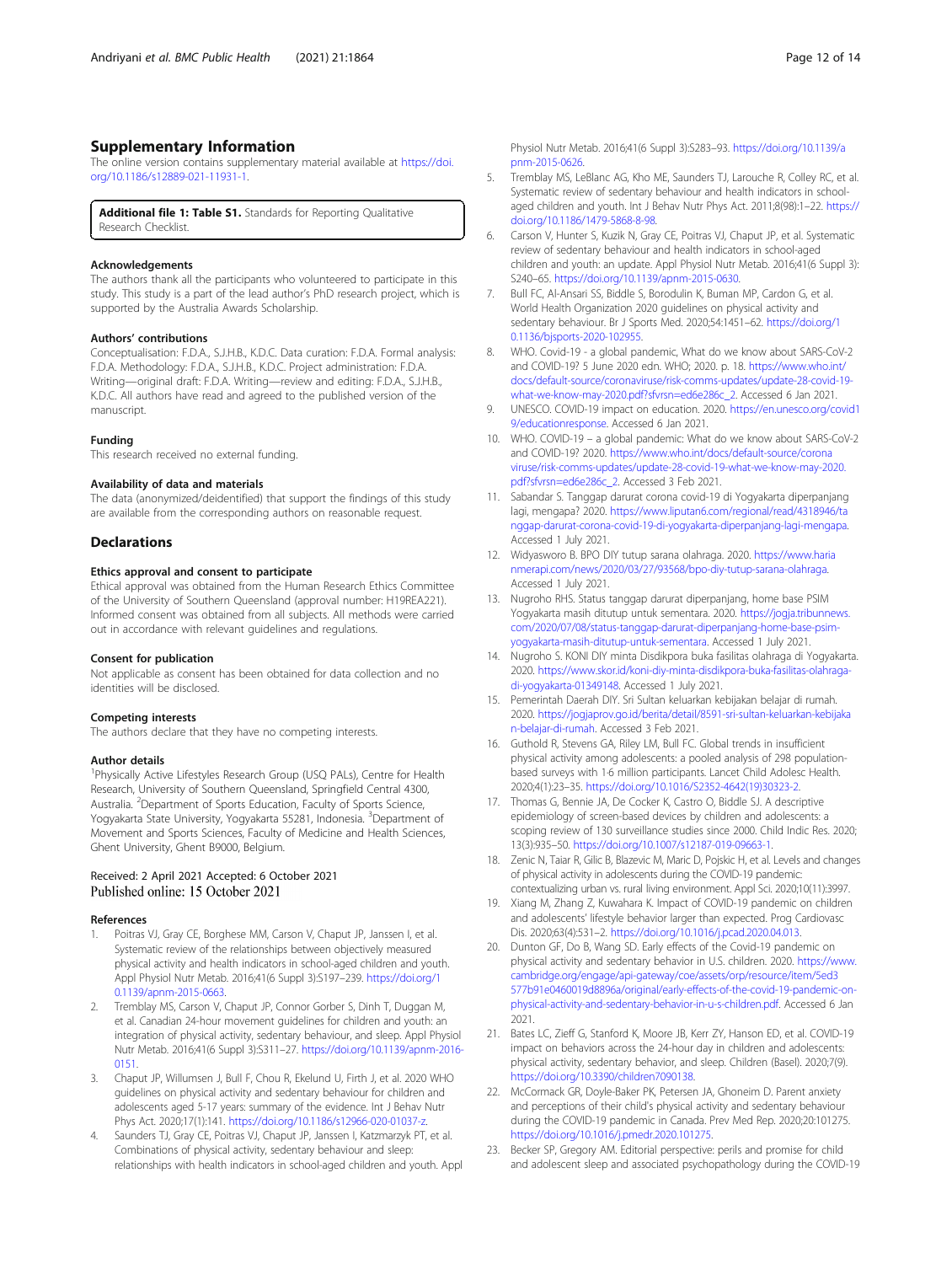<span id="page-12-0"></span>pandemic. J Child Psychol Psychiatry. 2020;61(7):757–9. [https://doi.org/1](https://doi.org/10.1111/jcpp.13278) [0.1111/jcpp.13278.](https://doi.org/10.1111/jcpp.13278)

- 24. Cheval B, Sivaramakrishnan H, Maltagliati S, Fessler L, Forestier C, Sarrazin P, et al. Relationships between changes in self-reported physical activity, sedentary behaviour and health during the coronavirus (COVID-19) pandemic in France and Switzerland. J Sports Sci. 2020;39(6):699–704. <https://doi.org/10.1080/02640414.2020.1841396>.
- 25. Schuch FB, Bulzing RA, Meyer J, Vancampfort D, Firth J, Stubbs B, et al. Associations of moderate to vigorous physical activity and sedentary behavior with depressive and anxiety symptoms in self-isolating people during the COVID-19 pandemic: a cross-sectional survey in Brazil. Psychiatry Res. 2020;292:113339. [https://doi.org/10.1016/j.psychres.2020.113339.](https://doi.org/10.1016/j.psychres.2020.113339)
- 26. Guerrero MD, Vanderloo LM, Rhodes RE, Faulkner G, Moore SA, Tremblay MS. Canadian children's and youth's adherence to the 24-h movement guidelines during the COVID-19 pandemic: a decision tree analysis. J Sport Health Sci. 2020;9(4):313–21. [https://doi.org/10.1016/j.jshs.2020.06.005.](https://doi.org/10.1016/j.jshs.2020.06.005)
- 27. Moore SA, Faulkner G, Rhodes RE, Brussoni M, Chulak-Bozzer T, Ferguson LJ, et al. Impact of the COVID-19 virus outbreak on movement and play behaviours of Canadian children and youth: a national survey. Int J Behav Nutr Phys Act. 2020;17(1):85. <https://doi.org/10.1186/s12966-020-00987-8>.
- 28. Barnett TA, Kelly AS, Young DR, Perry CK, Pratt CA, Edwards NM, et al. Sedentary behaviors in today's youth: approaches to the prevention and management of childhood obesity: A scientific statement from the American Heart Association. Circulation. 2018;138(11). [https://doi.org/10.11](https://doi.org/10.1161/CIR.0000000000000591) [61/CIR.0000000000000591.](https://doi.org/10.1161/CIR.0000000000000591)
- 29. Andriyani FD, Biddle SJH, Arovah NI, Cocker K. Physical activity and sedentary behavior research in Indonesian youth: a scoping review. Int J Environ Res Public Health. 2020;17(20). [https://doi.org/10.3390/ijerph172](https://doi.org/10.3390/ijerph17207665) [07665.](https://doi.org/10.3390/ijerph17207665)
- 30. Hidding LM, Altenburg TM, van Ekris E, Chinapaw MJM. Why do children engage in sedentary behavior? Child- and parent-perceived determinants. Int J Environ Res Public Health. 2017;14(7):671.
- 31. O'Brien BC, Harris IB, Beckman TJ, Reed DA, Cook DA. Standards for reporting qualitative research: a synthesis of recommendations. Acad Med. 2014;89(9):1245–51. [https://doi.org/10.1097/ACM.0000000000000388.](https://doi.org/10.1097/ACM.0000000000000388)
- 32. Morgan DL. Pragmatism as a paradigm for social research. Qual Inq. 2014; 20(8):1045–53. <https://doi.org/10.1177/1077800413513733>.
- 33. Creswell JW. Research design : qualitative, quantitative, and mixed methods approaches. 5th ed. Los Angeles: SAGE; 2018.
- 34. Mackenzie N, Knipe S. Research dilemmas: paradigms, methods and methodology. Issues Educ Res. 2006;16(2):193–205.
- 35. Moser A, Korstjens I. Series: practical guidance to qualitative research. Part 1: introduction. Eur J Gen Pract. 2017;23(1):271–3. [https://doi.org/10.1080/13](https://doi.org/10.1080/13814788.2017.1375093) [814788.2017.1375093](https://doi.org/10.1080/13814788.2017.1375093).
- 36. Foss C, Ellensen B. The value of combining qualitative and quantitative approaches in nursing research by means of method triangulation. J Adv Nurs. 2002;40(2):242–8. <https://doi.org/10.1046/j.1365-2648.2002.02366.x>.
- 37. Naderifar M, Goli H, Ghaljaie F. Snowball sampling: a purposeful method of sampling in qualitative research. Stride Dev Med Educ. 2017;14(3). [https://](https://doi.org/10.5812/sdme.67670) [doi.org/10.5812/sdme.67670](https://doi.org/10.5812/sdme.67670).
- 38. Braun V, Clarke V. To saturate or not to saturate? Questioning data saturation as a useful concept for thematic analysis and sample-size rationales. Qual Res Sport Exerc Health. 2019;13(2):1–16. [https://doi.org/10.1](https://doi.org/10.1080/2159676X.2019.1704846) [080/2159676X.2019.1704846](https://doi.org/10.1080/2159676X.2019.1704846).
- 39. Braun V, Clarke V. Reflecting on reflexive thematic analysis. Qual Res Sport Exerc Health. 2019;11(4):589–97. [https://doi.org/10.1080/2159676X.2019.162](https://doi.org/10.1080/2159676X.2019.1628806) [8806](https://doi.org/10.1080/2159676X.2019.1628806).
- 40. Rabionet SE. How I learned to design and conduct semi-structured interviews: an ongoing and continuous journey. Qual. 2011;16(2):563–6.
- 41. Braun V, Clarke V. Using thematic analysis in psychology. Qual Res Psychol. 2006;3(2):77–101. <https://doi.org/10.1191/1478088706qp063oa>.
- 42. Braun V, Clarke V. Answers to frequently asked questions about thematic analysis. 2019. [https://cdn.auckland.ac.nz/assets/psych/about/our-research/](https://cdn.auckland.ac.nz/assets/psych/about/our-research/documents/Answers%20to%20frequently%20asked%20questions%20about%20thematic%20analysis%20April%202019.pdf) [documents/Answers%20to%20frequently%20asked%20questions%20a](https://cdn.auckland.ac.nz/assets/psych/about/our-research/documents/Answers%20to%20frequently%20asked%20questions%20about%20thematic%20analysis%20April%202019.pdf) [bout%20thematic%20analysis%20April%202019.pdf](https://cdn.auckland.ac.nz/assets/psych/about/our-research/documents/Answers%20to%20frequently%20asked%20questions%20about%20thematic%20analysis%20April%202019.pdf). Accessed 8 Jan 2021.
- 43. Braun V, Clarke V. Thematic analysis: a reflexive approach. 2020. [https://](https://www.psych.auckland.ac.nz/en/about/thematic-analysis.html) [www.psych.auckland.ac.nz/en/about/thematic-analysis.html.](https://www.psych.auckland.ac.nz/en/about/thematic-analysis.html) Accessed 8 Jan 2021.
- 44. Ryan RM, Deci EL. Intrinsic and extrinsic motivation from a selfdetermination theory perspective: definitions, theory, practices, and future

directions. Contemp Educ Psychol. 2020;61:101860. [https://doi.org/10.1016/j.](https://doi.org/10.1016/j.cedpsych.2020.101860) [cedpsych.2020.101860](https://doi.org/10.1016/j.cedpsych.2020.101860).

- 45. Lopez-Garrido G. Self-determination theory and motivation. 2021. [https://](https://www.simplypsychology.org/self-determinationtheory.html) [www.simplypsychology.org/self-determinationtheory.html.](https://www.simplypsychology.org/self-determinationtheory.html) Accessed 26 Feb 2021.
- 46. Jago R, Brockman R, Fox KR, Cartwright K, Page AS, Thompson JL. Friendship groups and physical activity: qualitative findings on how physical activity is initiated and maintained among 10-11 year old children. Int J Behav Nutr Phys Act. 2009;6(1):4. <https://doi.org/10.1186/1479-5868-6-4>.
- 47. Garcia JM, Sirard JR, Deutsch NL, Weltman A. The influence of friends and psychosocial factors on physical activity and screen time behavior in adolescents: a mixed-methods analysis. J Behav Med. 2016;39(4):610–23. <https://doi.org/10.1007/s10865-016-9738-6>.
- 48. Biddle SJ, Mutrie N, Gorely T, Faulkner G. Psychology of physical activity: determinants, well-being and interventions. 4th ed. Abingdon: Routledge; 2021. <https://doi.org/10.4324/9781003127420>.
- 49. Rosenstock IM, Strecher VJ, Becker MH. Social learning theory and the health belief model. Health Educ Q. 1988;15(2):175–83. [https://doi.org/10.11](https://doi.org/10.1177/109019818801500203) [77/109019818801500203](https://doi.org/10.1177/109019818801500203).
- 50. Granich J, Rosenberg M, Knuiman M, Timperio A. Understanding children's sedentary behaviour: a qualitative study of the family home environment. Health Educ Res. 2010;25(2):199–210. [https://doi.org/10.1093/her/cyn025.](https://doi.org/10.1093/her/cyn025)
- 51. Thompson AM, Rehman LA, Humbert ML. Factors influencing the physically active leisure of children and youth: a qualitative study. Leis Sci. 2005;27(5): 421–38. [https://doi.org/10.1080/01490400500227324.](https://doi.org/10.1080/01490400500227324)
- 52. Salvy SJ, Bowker JW, Roemmich JN, Romero N, Kieffer E, Paluch R, et al. Peer influence on children's physical activity: an experience sampling study. J Pediatr Psychol. 2008;33(1):39–49. [https://doi.org/10.1093/jpepsy/jsm039.](https://doi.org/10.1093/jpepsy/jsm039)
- 53. Neumark-Sztainer D, Story M, Hannan PJ, Tharp T, Rex J. Factors associated with changes in physical activity: a cohort study of inactive adolescent girls. Arch Pediatr Adolesc Med. 2003;157(8):803–10. [https://doi.org/10.1001/a](https://doi.org/10.1001/archpedi.157.8.803) [rchpedi.157.8.803.](https://doi.org/10.1001/archpedi.157.8.803)
- 54. Doggui R, Gallant F, Belanger M. Parental control and support for physical activity predict adolescents' moderate to vigorous physical activity over five years. Int J Behav Nutr Phys Act. 2021;18(1):43. [https://doi.org/10.1186/s12](https://doi.org/10.1186/s12966-021-01107-w) [966-021-01107-w.](https://doi.org/10.1186/s12966-021-01107-w)
- 55. Jago R, Macdonald-Wallis K, Thompson JL, Page AS, Brockman R, Fox KR. Better with a buddy: influence of best friends on children's physical activity. Med Sci Sports Exerc. 2011;43(2):259–65. [https://doi.org/10.1249/MSS.0b013](https://doi.org/10.1249/MSS.0b013e3181edefaa) [e3181edefaa.](https://doi.org/10.1249/MSS.0b013e3181edefaa)
- 56. Kaushal N, Rhodes RE. The home physical environment and its relationship with physical activity and sedentary behavior: a systematic review. Prev Med. 2014;67:221–37. [https://doi.org/10.1016/j.ypmed.2014.07.026.](https://doi.org/10.1016/j.ypmed.2014.07.026)
- 57. Deci EL, Vallerand RJ, Pelletier LG, Ryan RM. Motivation and education: the self-determination perspective. Educ Psychol. 1991;26(3&4):325–46. [https://](https://doi.org/10.1207/s15326985ep2603&4_6) [doi.org/10.1207/s15326985ep2603&4\\_6](https://doi.org/10.1207/s15326985ep2603&4_6).
- Institute of Medicine NRC. The science of adolescent risk-taking. In: The United States of America: The National Academy of Sciences; 2011.
- 59. Sanders T, Parker PD, Del Pozo-Cruz B, Noetel M, Lonsdale C. Type of screen time moderates effects on outcomes in 4013 children: evidence from the longitudinal study of Australian children. Int J Behav Nutr Phys Act. 2019; 16(1):117. [https://doi.org/10.1186/s12966-019-0881-7.](https://doi.org/10.1186/s12966-019-0881-7)
- 60. Marques de Miranda D, da Silva Athanasio B, Sena Oliveira AC, Simoes ESAC. How is COVID-19 pandemic impacting mental health of children and adolescents? Int J Disaster Risk Reduct. 2020;51:101845.
- 61. Munasinghe S, Sperandei S, Freebairn L, Conroy E, Jani H, Marjanovic S, et al. The impact of physical distancing policies during the COVID-19 pandemic on health and well-being among Australian adolescents. J Adolesc Health. 2020;67(5):653–61. [https://doi.org/10.1016/j.jadohealth.2020.](https://doi.org/10.1016/j.jadohealth.2020.08.008) [08.008](https://doi.org/10.1016/j.jadohealth.2020.08.008).
- 62. Orgilés M, Morales A, Delveccio E, Mazzeschi C, Espada JP. Immediate psychological effects of the COVID-19 quarantine in youth from Italy and Spain. Front Psychol. 2020;11. [https://doi.org/10.3389/fpsyg.2020.579038.](https://doi.org/10.3389/fpsyg.2020.579038)
- 63. Stierlin AS, De Lepeleere S, Cardon G, Dargent-Molina P, Hoffmann B, Murphy MH, et al. A systematic review of determinants of sedentary behaviour in youth: a DEDIPAC-study. Int J Behav Nutr Phys Act. 2015;12(1): 133. [https://doi.org/10.1186/s12966-015-0291-4.](https://doi.org/10.1186/s12966-015-0291-4)
- 64. Alonzo R, Hussain J, Stranges S, Anderson KK. Interplay between social media use, sleep quality, and mental health in youth: a systematic review. Sleep Med Rev. 2021;56:101414. <https://doi.org/10.1016/j.smrv.2020.101414>.